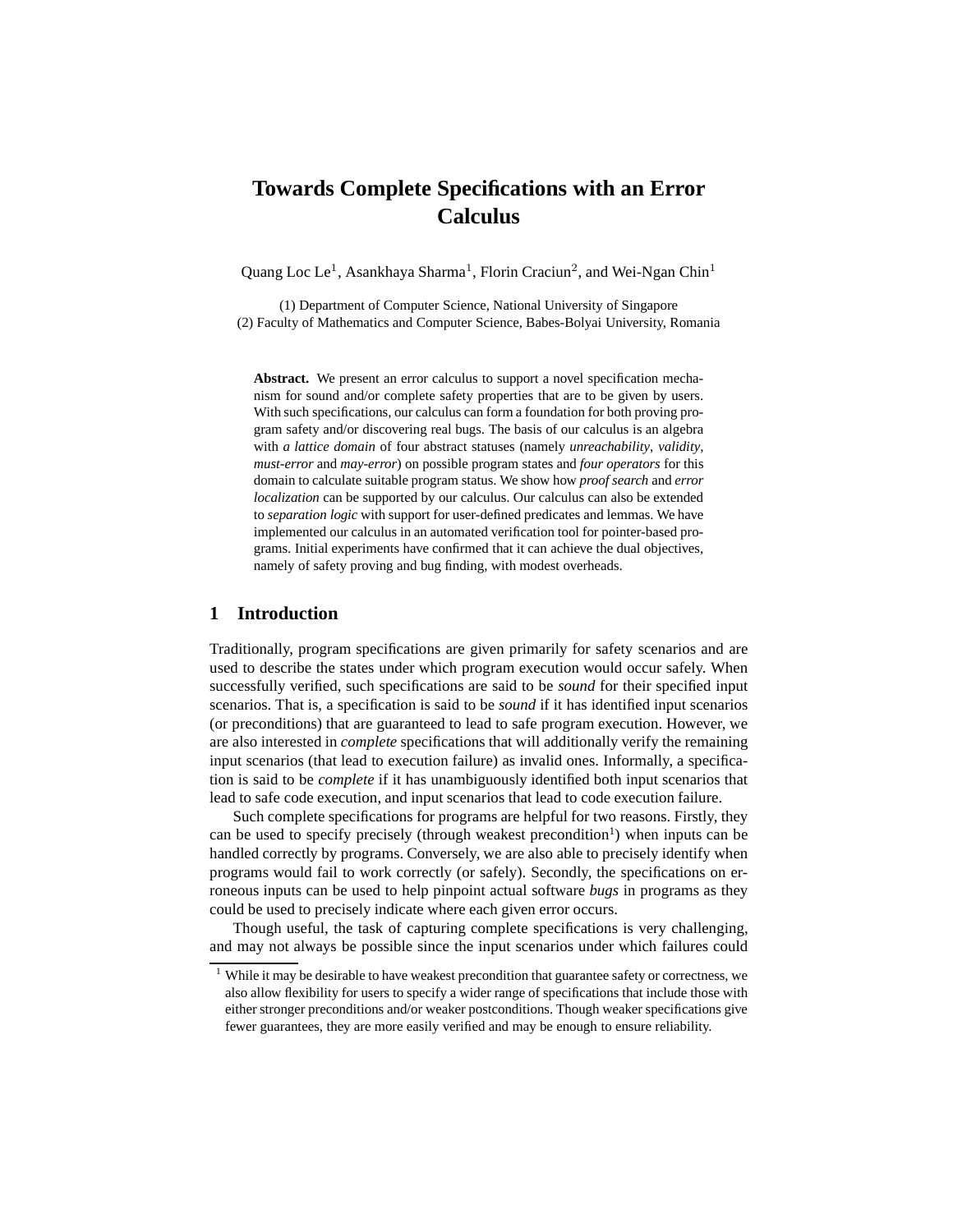occur may not be unambiguously specified and verified. In this paper, we shall provide the basic mechanisms that can help specify complete specifications, where possible. To achieve this goal, we propose *a lattice domain* of four abstract statuses (namely *unreachability*, *validity*, *must-error* and *may-error*) and make use of the validity (musterror) status for specifying safe (unsafe, resp.) execution scenarios. Furthermore, when the complete requirements are hard (or impossible) to specify, we have also provided approximation mechanisms that can help us specify *near-complete* specifications through the use of *may-error* as opposed to *must-error* classification in weakened postcondition.

Our motivation for developing complete specifications for programs was further heightened by the recent VSTTE competition [1] that was held in November 2011. Out of five problems that the participants were asked to verify for safety and correctness, there were two problems (problem 4 and problem 5) where more complex specifications that satisfy *completeness* were requested. As complete specifications must additionally address erroneous scenarios, we have recently developed a comprehensive verification framework that could just as easily deal with input scenarios that invoke errors, as it would with input scenarios that led to safe program execution

At the heart of our proposal is a calculus that can uniformly specify both safe and unsafe execution scenarios. Our calculus uses *an algebra* with the lattice domain of four-point program statuses and four binary operations over these program statuses. The program statuses can be used for each program state, and also to decorate more precisely the post-conditions of program specification. To support modular verification, we provide our calculus with *two entailment procedures* (one for pre-condition checks at method calls, and another for post-condition checks) and a set of *sound structural rules*. Furthermore, this extension also helps to classify (into must or may) as well as to localize errors when the verification fails. This enables our verifier to work both as a safety and correctness proving tool and as a bug finding tool.

The paper makes the following main contributions

- **–** a lattice domain with four distinct statuses on possible program states.
- **–** a specification mechanism to support both sound and complete properties.
- **–** a calculus (for the lattice) to reason about safety and must/may errors (Sec. 3)
	- support for separation logic with user-defined predicates and lemmas (Sec. 4).
	- support for error calculus within a modular verification framework (Sec. 5).

**–** an extension to support error localization (Sec. 4.3).

We also demonstrate the calculus capability of proving safety and detecting bugs with modest overheads through an implementation and two experiments in Sec. 6. Next section presents the algebra and new specification mechanism. It also illustrates the use of calculus through examples on modular verification and error localization.

# **2 Motivation and Overview**

#### **2.1 An Algebra on Status of Program States**

The basis of our proposal is the identification of an algebra  $(\mathcal{E}, \mathcal{F})$  in which  $\mathcal E$  is a lattice domain with four points used to capture the status of each program state, while F is a set of four binary operators (meet  $(\Box)$ , join  $(\bot)$ , compose  $(\otimes)$  and search  $(\oplus)$ ) to combine the statuses of program states. The four points that are used for program status are as follows: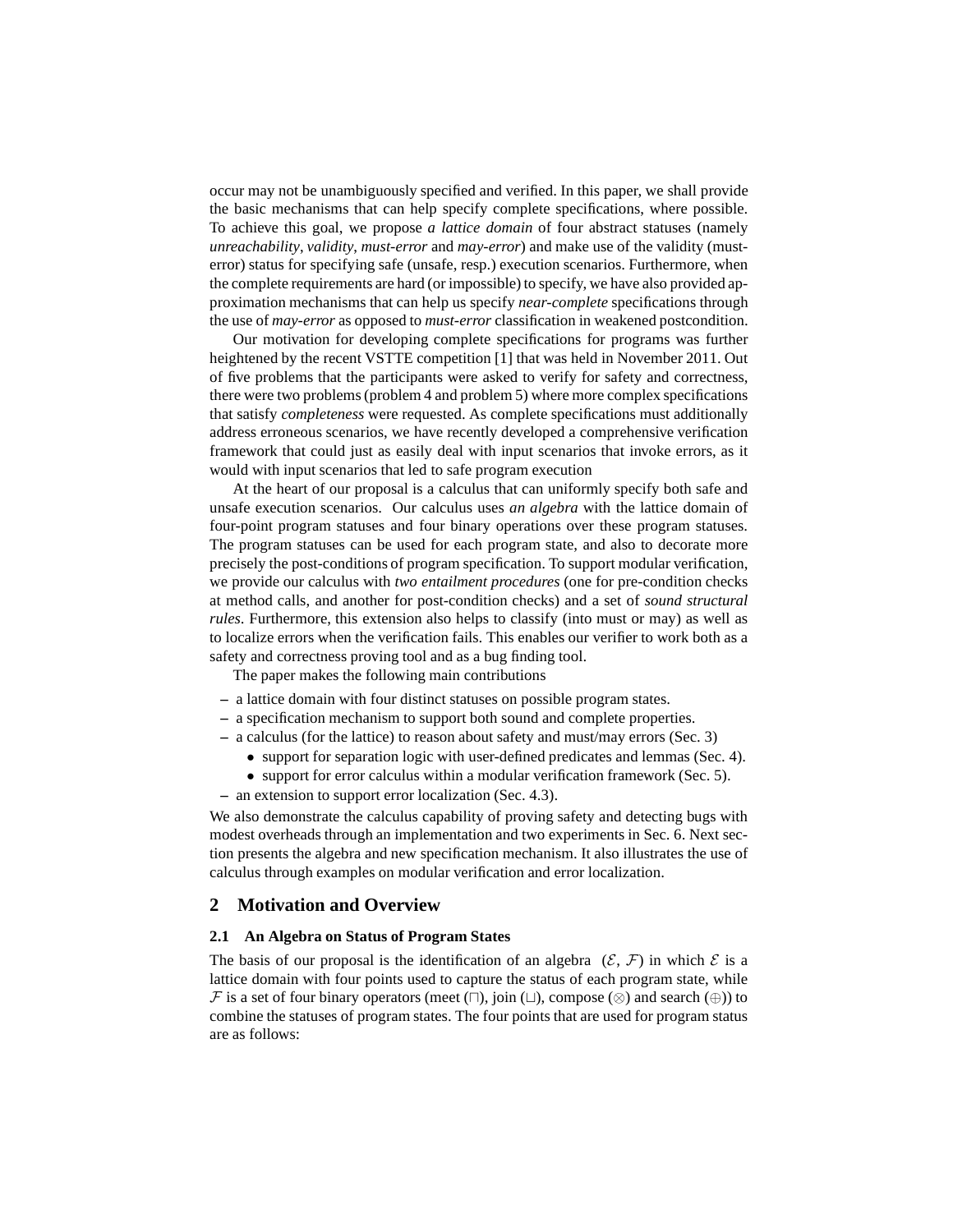

**Fig. 1.** An Algebra on Status of Program States.

- **–** ⊥: denotes an unreachable state.
- **–** √ : denotes a valid program state from normal program execution.
- **–** ℧: denotes a state that corresponds to a must (or definite) error scenario.
- **–** ⊤: denotes a state that corresponds to a may error or an unknown scenario. That is, it could either be  $\perp$ , or  $\sqrt{\text{or }\theta}$ .

Note that the must error status ( $U$ ) subsumes the unreachable  $\perp$  status. The may error status (⊤) comes from imprecision or from dependency on some unknown input. In our system, potential sources of imprecision include imprecise specifications, imprecise invariants of complex data structures and incomplete domains. Although we could separately identify those kinds of imprecision, for simplicity we uniformly specify them with the ⊤ status value. In the implementation, we distinguish them through different messages with status (see Sec. 4.3).

Let  $\leq$  be a partial ordering relation on status whereby  $\tau_1 \leq \tau_2$  means status  $\tau_1$ is more precise than status  $\tau_2$ . The  $\Box$  and  $\Box$  operators denote the least upper bound and the greatest lower bound, respectively, over the lattice domain. The domain  $\mathcal E$  and two operations  $\sqcap$ ,  $\sqcup$  form a complete lattice  $\mathcal{D} = \langle \mathcal{E}, \preceq, \sqcup, \sqcap, \bot, \top \rangle$  organized as shown in Fig. 1a. This lattice forms a core part of the underlying abstract semantics for our system. Furthermore,  $\perp$  is *zero* element of  $\otimes$  and  $\oplus$  operations; it means  $x \oplus \perp = \perp$ and  $\perp \otimes x = \perp$  for any values x. The remaining calculations of  $\otimes$  and  $\oplus$  are illustrated in Fig. 1b. The ⊗ operator is meant to support conjunctive proving, and searches for *failures* from ℧ and <sup>⊤</sup> status . The <sup>⊕</sup> operator is meant to support *proof search*, and searches for  $\sqrt$  status to succeed in proving. Thus the priority order of the ⊗ operator is U, ⊤ and lastly  $\sqrt{ }$ , and the priority order of the ⊕ operator is  $\sqrt{ }$ , ⊤ and lastly U. Contrast this with the  $\Box$  operator which doesn't have any priority between  $\sqrt{}$  and U. So it would simply yield ⊤ when the two statuses are combined together.

#### **2.2 Mechanism for Sound and Complete Specifications**

To illustrate our new specification mechanism, we consider a method that returns the data which its input points to, as shown below

$$
\begin{array}{l} \mathtt{int}\ \mathtt{get.data}(\mathtt{node}\ \mathtt{x})\\ \mathtt{case} \{\ \mathtt{x} {\neq } \mathtt{null} \rightarrow \ \mathtt{requires}\ \mathtt{x} {\mapsto } \mathtt{node} \langle \mathtt{d}, \mathtt{p} \rangle\ \mathtt{ensures}\ (\mathtt{res}\!=\!\mathtt{d})\ \mathtt{\sqrt};\\ \mathtt{x} {=} \mathtt{null} \rightarrow \mathtt{ensures}\ (\mathtt{true})\ \mathtt{U};\ \mathtt{\}} \end{array}
$$

where res is a reserved identifier denoting the method's result and the data structure node is declared as: data node  $\{$  int val; node next  $\}$ .

In our system, each method is specified by pre- and post-conditions (through separation logic formulas), denoted by requires and ensures keyword, respectively. In the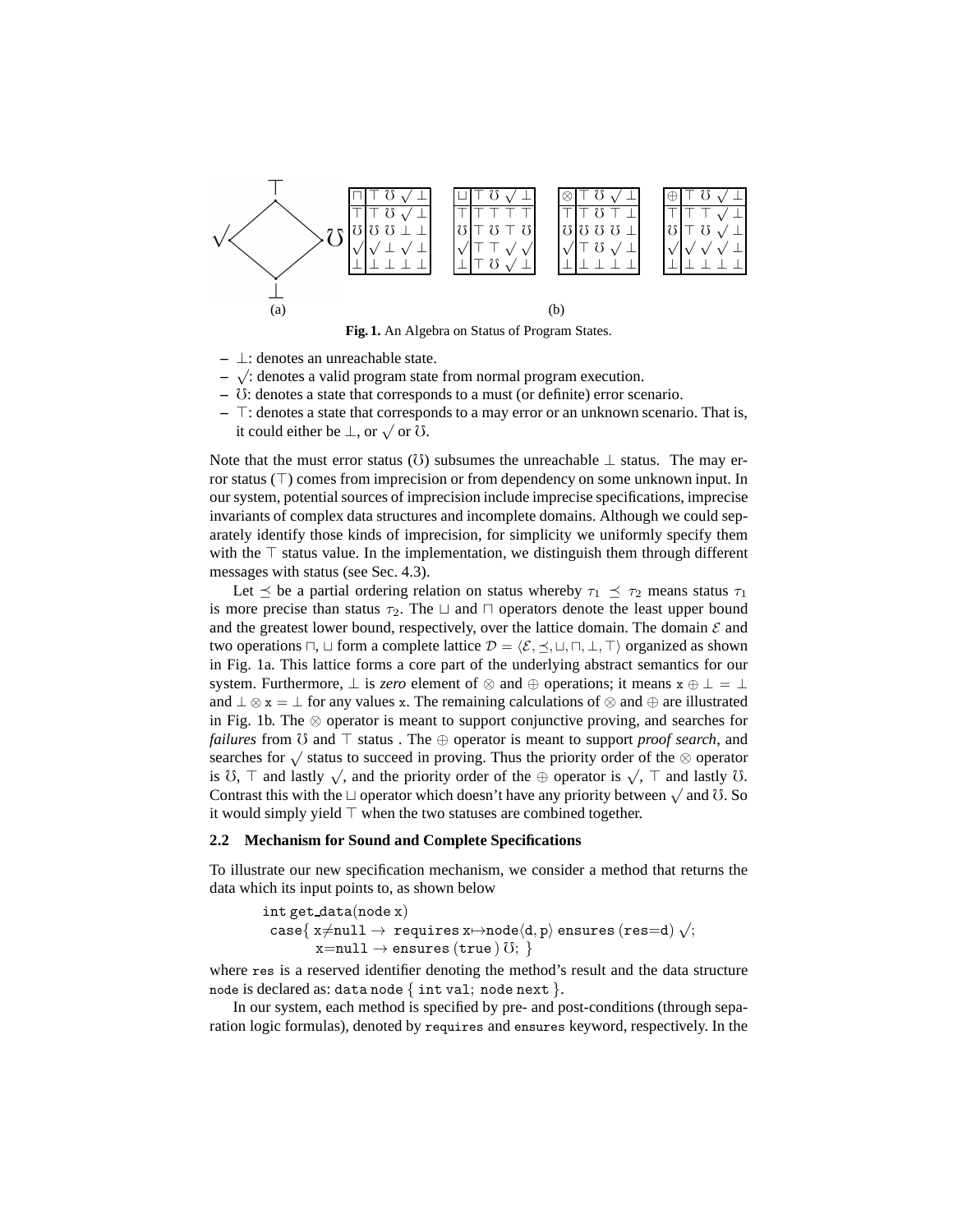specification above, we also use structured specifications [9] where disjoint conditions are expressed using case construct for expressing both sound (with  $x \neq null$  condition) and complete (with x=null condition) requirements, as can be seen for the above specification of get data (with the  $\sqrt{}$  and U statuses in postconditions, resp.). In comparison, if we are only interested in sound specification, we could just use the following instead:

```
int get data(node x)
  \texttt{requires x} \mapsto \texttt{node} \langle d, p \rangle \texttt{ensures (res=d) } \sqrt{p}
```
Occasionally, it may be possible to automatically generate complete specification by negating the input conditions of sound specification. However, this may not always be feasible. Firstly, negation computation may be hard to implement in complex domains. For example, it is unclear how to compute negation in separation logic (which our system relies on). Secondly, not all methods have clearly delineated boundary between sound and complete conditions, as an example consider the interactive schedule (ischedule) method in Fig. 2. With prio=0 condition, this method's status depends on the user input which is unknown at verification time. Therefore, there exists a gap between soundness and completeness that cannot be derived simply through the negation operation. For this example, we can instead provide a *near-complete* specification, as shown in the bottom right of Fig. 2. Informally, a specification is said to be *nearcomplete* if it captures all possible input conditions but contains either ⊤ program status or an ambiguous disjunction, comprising of both  $\sqrt{ }$  and  $\sigma$  statuses, in one or more of its postconditions.

1. int ischedule(int prio){ 2. if (prio>0)*/\*run it \*/* return 0; 3. else if  $(prio<0)$  abort $()$ ; 4. else{ 5. printf("Allow this task to run? y or n");  $\overline{l_3}$ . int ischedule(int prio) 6. char  $c = getc()$ ; 7. if  $(c = 'y')$ /\**run it* \*/**return** 0; 8. else abort $()$ ;  $\}$ } Sound Specification:  $l_1$ . int ischedule(int prio)  $\stackrel{\text{\rm .}}{l}_2$ . requires prio>0 ensures (res=0) $\sqrt{ }$ ; Near-Complete Specification:  $l_4$ . case {  $\text{prio} > 0 \rightarrow \text{ensures (res=0)} \sqrt{ }$ ; l<sub>5</sub>. prio $<$ 0  $\rightarrow$  ensures (true )U;  $l_6$ . prio=0 → ensures (true ) $\top$ ; }

**Fig. 2.** Code and Specification of *ischedule* Method.

We note that our approach for proving the completeness of program is based on the assumption that the user-supplied specification is complete; namely that it covers all values of the input domain and that each error program state denotes an input scenario where no valid output state is possible. Checking (or even inferring) the completeness of specifications is a challenging research direction that could be investigated in future.

#### **2.3 Essence of Error Calculus**

To highlight how our calculus can be used to verify programs, consider the method foo in Fig. 3. We shall verify the code of foo in a forward manner, and would compute a program state for each of its program point. Each program state,  $\Phi$ , is a formula on the state of variables and heap. Each program state can be combined with a status and is represented by  $(\Phi, \tau)$  where  $\tau$  denotes a status value from our lattice.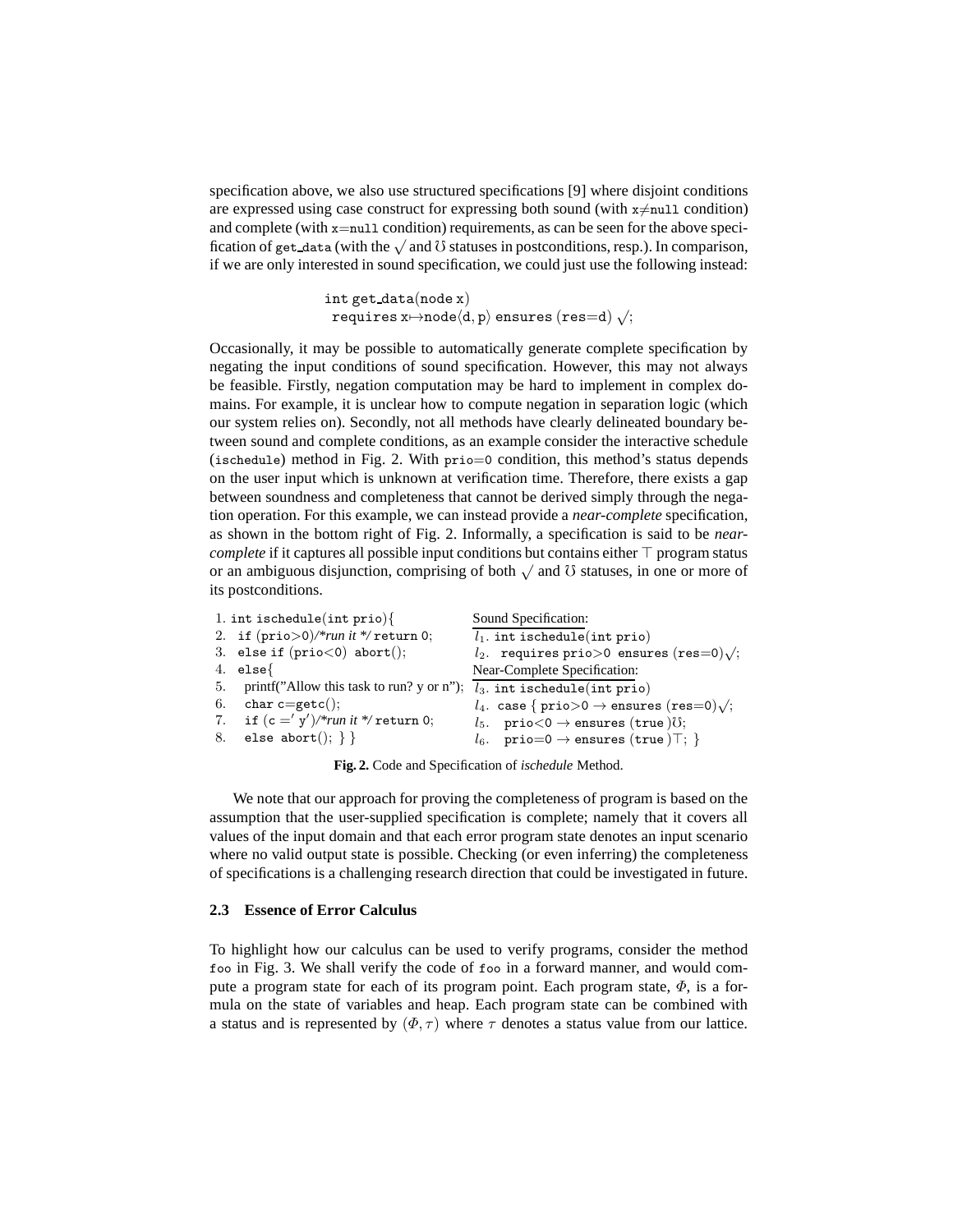```
1 int foo(int x, int y)
2 requires x≥0
3 ensures (\text{res}>0)\sqrt{ }; {
4 if (x<0) return -1; /*L1*/<br>5 else{
5 else\{<br>6 if (y)if (y>1) return 1; /*L2*/7 else if (y<0) return -1; /*L3*/<br>8 else return y; /*L4*/else return y; /*L4*/
\overline{9}
```
**Fig. 3.** Code of *foo* Method.

As part of compositional verification, the precondition of each callee is checked against the current calling context and the postcondition is checked at the exit of the method's body. In the example, we can identify four program states of interests that correspond to four exits (L1, L2, L3 and L4) of the method. The following illustrates how the statuses are decided at exits through proof obligations discharged for postcondition checking with the help of the entailment procedure  $\vdash_C$  that conforms to our error calculus. Given a program state  $\pi_a$  and a

*post-condition*  $\pi_c$ , we can determine the status s for such checking with the help of the following judgment:  $\pi_a \vdash_C \pi_c \leadsto s$ . The resulting statuses generated by the entailment procedure are as follows:

$$
\begin{array}{ll} \texttt{L1}: x{\geq} 0 \land x{<} 0 \land \texttt{res}{=}{-}1 & \vdash_C \texttt{res}{>} 0 \leadsto \bot \\ \texttt{L2}: x{\geq} 0 \land \neg(x{<}0) \land y{>}1 \land \texttt{res}{=}1 & \vdash_C \texttt{res}{>}0 \leadsto \sqrt{} \\ \texttt{L3}: x{\geq} 0 \land \neg(x{<}0) \land \neg(y{>}1) \land y{<}0 \land \texttt{res}{=}{-}1 & \vdash_C \texttt{res}{>}0 \leadsto \mho \\ \texttt{L4}: x{\geq} 0 \land \neg(x{<}0) \land \neg(y{>}1) \land \neg(y{<}0) \land \texttt{res}{=}y \vdash_C \texttt{res}{>}0 \leadsto \top \end{array}
$$

Each of the above proofs yields a status based on the outcome of its entailment. This status can be added to program state for each of these program points. At L1, the antecedent is unsatisfiable which corresponds to an unreachable scenario (either infinite loop<sup>2</sup> or dead code) that can be captured by (false,  $\perp$ ) with false denoting contradiction at that program point. At L2, the consequent can be directly proven using the antecedent. This yields a valid program state that can be represented by  $(x \ge 0 \land \neg(x < 0) \land y > 1 \land \text{res} = 1, \sqrt{)}$ . This program state indicates that the method will exit safely at this location with res=1. At L3, the negation of the consequent can be proven from its antecedent. The program state at L3 can be computed to be a must error as  $x\geq 0 \land \neg(x<0) \land y<0, \emptyset)$ . The sub-formula on result res=-1 is dropped since we have a must error outcome where the output state is unimportant. At L4, the antecedent can neither prove the consequent nor its negation. Hence, we would need to classify this program point as a may error whose state is  $(x\geq 0 \land \neg(x<0) \land \neg(y>1) \land \neg(y\geq 1)$  $\neg(y<0) \land \text{res}=y, \top$ ). A formula on result res=y is still captured since the ⊤ status includes possibly safe output.

When an entailment checking fails, an error messages is generated with relevant information to help debugging process. For example, the error message at  $L_3$  is:

Verify method foo. Proving postcondition fails: Failure (must):

 $(x≥0, 2) \land (\neg(x<0), 5) \land (\neg(y>1), 6) \land (y<0, 7) \land (res=-1, 7) \vdash_C (res >0, 3)$ 

where irrelevant formulas are sliced away and failures are localized by pairs of the relevant failing formulas and their corresponding statement code or specification line numbers.

<sup>&</sup>lt;sup>2</sup> Although we provide a mechanism to specify infinite loop, proving termination is beyond the scope of this paper.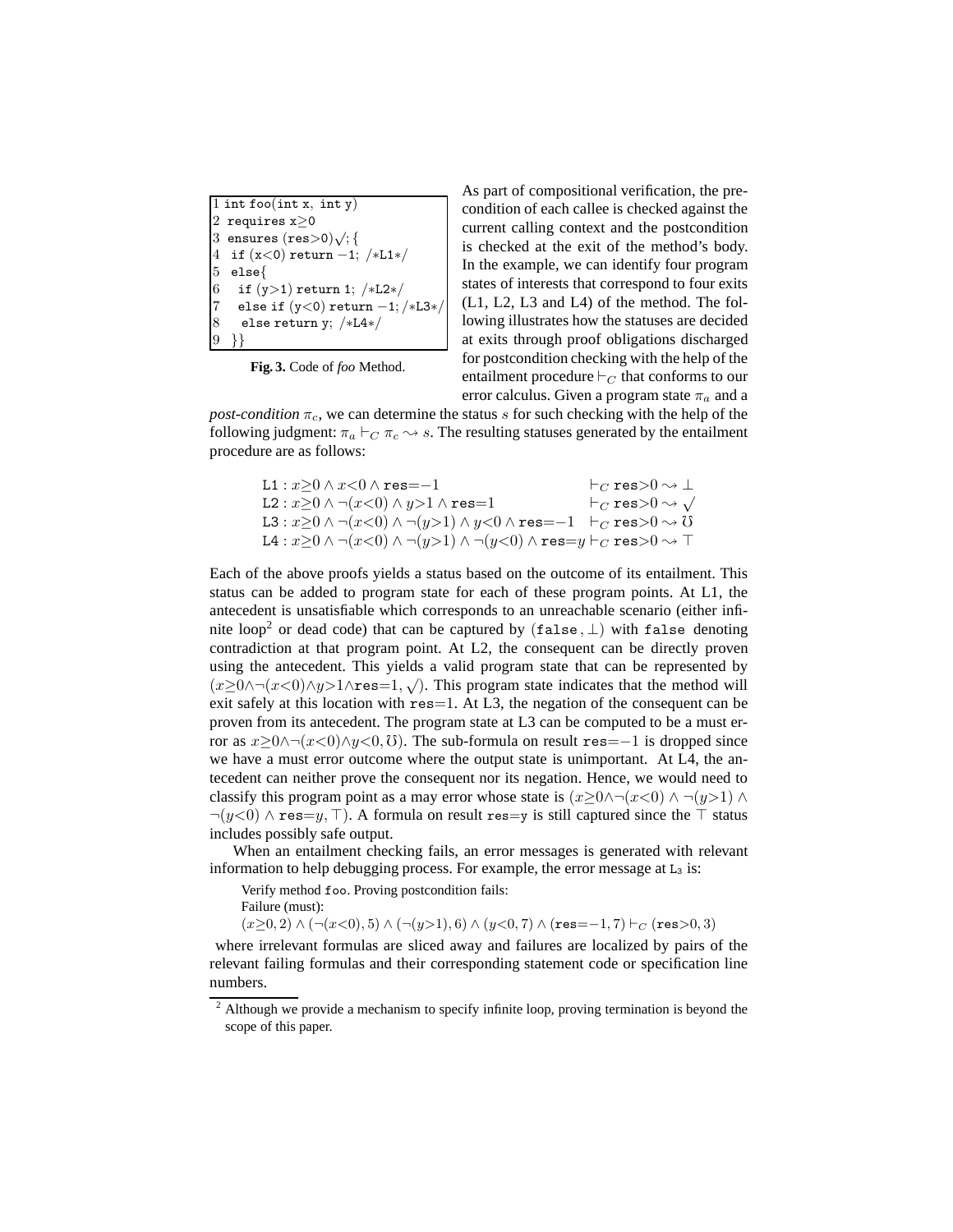# **3 Assertion Language**

In this section, we introduce the concepts and terminology that are used to describe our calculus throughout the paper. Our formalism includes inductive predicates in separation logic which are written in an assertion language. We extend this language with program status  $(\tau)$  to support error calculus with different program states.

 $pred ::= p(v^*) \equiv \Phi$  [inv  $\pi$ ]  $\Psi$  ::= { $(\Phi_1, \tau_1)$ ; ...;  $(\Phi_i, \tau_i)$ }<br>  $\Phi$  ::=  $\bigvee$   $(\exists w^* \kappa \wedge \pi)^*$  $\Phi$  ::=  $\bigvee$   $(\exists w^* \kappa \wedge \pi)^*$  $\kappa$  ::= emp |  $v \mapsto c(v^*) | p(v^*) | \kappa_1 * \kappa_2 \bowtie ::= \rightarrow | \leftarrow | \leftrightarrow$  $\pi$  ::=  $\alpha$  |  $\neg \alpha$  |  $\pi_1 \wedge \pi_2$  $\alpha$  ::=  $v_1 = v_2 | v = \text{null} | a \leq 0 | a = 0 | \cdots$  $a := k | k \times v | a_1 + a_2$ L ::=  $lemma [1] p(v^*) \wedge \pi \bowtie \exists w^* \cdot (\kappa \wedge \pi)[\tau]$  $\tau$  ::=  $\perp |\U0| \sqrt{|\top}$ *where* p/l *is a predicate/lemma name*; v, w *are variable names*; c *is a data type name*; k *is an integer or a float constant*;

#### **Fig. 4.** The Assertion Language

Separation logic can provide concise and precise notations for specifying pointerbased programs and their data structures. We enhance the separation logic fragment presented in [2, 18]. Figure 4 describes our assertion language. Each data structure and its properties can be defined by an inductive predicate *pred*, that consists of a name *p*, a main separation formula  $\Phi$  and an optional pure invariant formula  $\pi$  that must hold for every predicate instance. The separation logic formula  $\Phi$  is a disjunction of symbolic heap. Each symbolic heap is a conjunction of a heap formula  $\kappa$  and a pure formula  $\pi$ . The pure part captures a rich constraint from the domains of Presburger arithmetic, monadic set or polynomial real arithmetic. The heap part includes points-to predicate  $\rightarrow$ , spatial conjunction predicate  $*$  for combining two disjoint heap memory, and userdefined predicates  $p\langle v_1, \ldots, v_n \rangle$  to capture more complex data structures with selected properties. For examples, with the simple data structure node declared in Sec. 2.2, we define variants of list segment, as follows:

pred lseg $\langle \text{root}, n, p \rangle \equiv (\text{root}=p \land n=0)$  $\lor$   $\exists$  d, q · (root $\mapsto$ node $\langle d, q \rangle * 1$ seg $\langle q, n-1, p \rangle$ ) inv n≥0 pred plseg $\langle root, n, p \rangle \equiv \exists d \cdot (root \rightarrow node \langle d, p \rangle \land n=1 \land d \geq 0)$  $\vee \exists d, q \cdot (root \rightarrow node\langle d, q \rangle * p \leq g\langle q, n-1, p \rangle \wedge d \geq 0)$  inv n $\geq 1$ 

The predicate lseg describes a list segment of nodes whose length is captured by the parameter n. Similarly, the predicate plseg describes a list segment with only nonnegative integers.

Lemmas are used to relate data structures beyond their original predicate definitions [17]. A lemma specification consists of a head  $p(v^*)$ , a guard  $\pi$ , a body  $\Phi$  and a direction to apply (left  $\rightarrow$ , right  $\leftarrow$  or both  $\leftrightarrow$ ) that denotes a weakening, strengthening or equivalence, respectively. For example, to illustrate that  $plseq(root, n, p)$  is an instance of  $lseg(root, n, p)$ , we can use the following left (or weakening) coercion lemma:

lemma w<sub>1</sub> plseg $\langle \text{root}, n, p \rangle \wedge n > 0 \rightarrow \text{lseg} \langle \text{root}, n, p \rangle$ 

### **4 A Calculus on Errors**

In this section, we initially formalize the calculus with pure (without heap) formulas  $\pi$ . The extension of the calculus to heap formulas will be presented in the next section.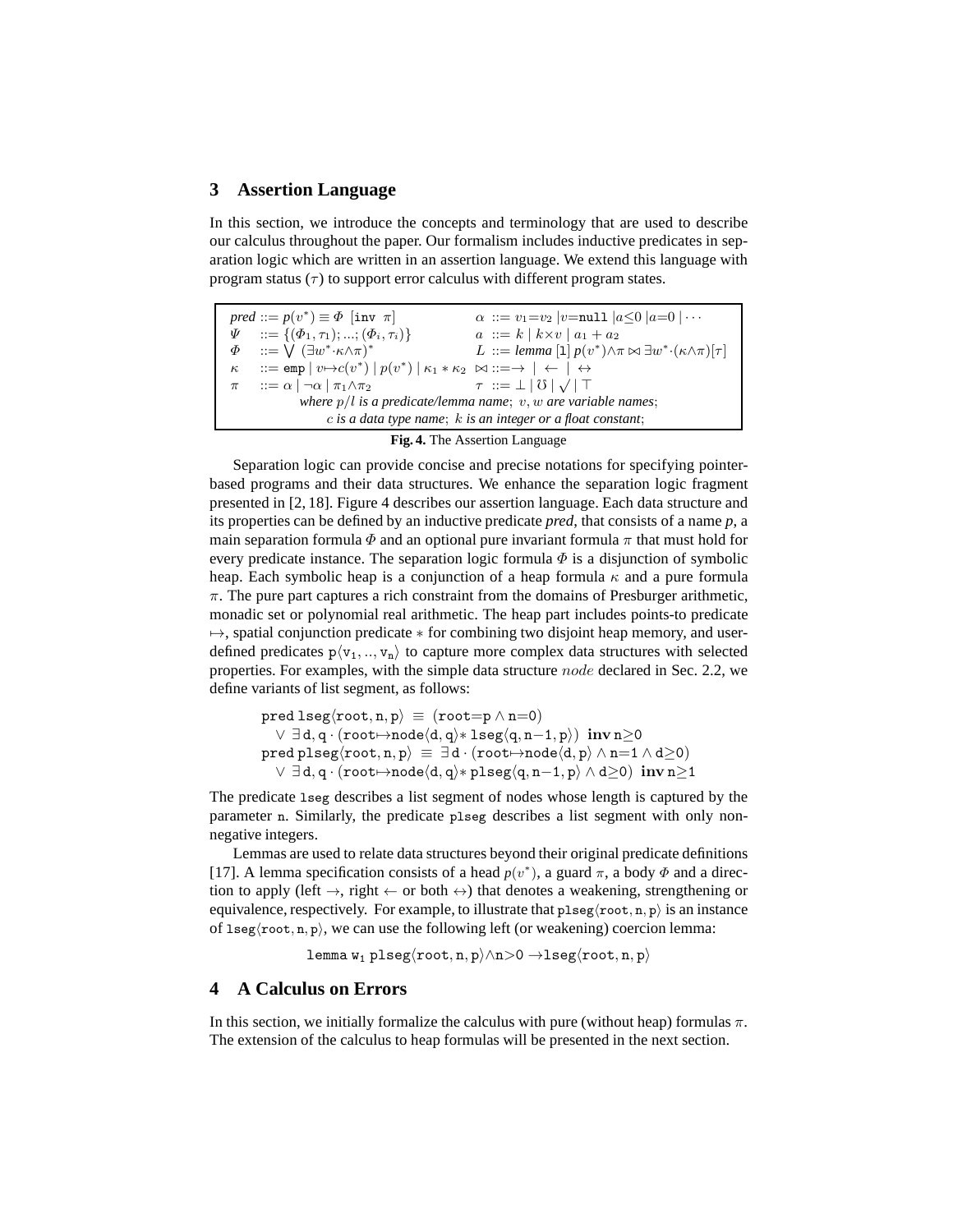#### **4.1 The Entailment Procedures**

In this subsection, we introduce two entailment procedures for discharging the proof obligations with support for the four-points status.

**Entailment Procedure for Postconditions Checking.** The basic machinery for the judgment  $\pi_a \vdash_C \pi_c \leadsto s$  is captured by the following four rules. We use underlying theorem solvers for answering sastifiability. Note that  $\mathbf{u}_N = \mathbf{v}_N + \mathbf{v}_N$  denotes that  $\pi$  is definitely unsatisfiable and  $PSAT(\pi)$  denotes that  $\pi$  is possibly satisfiable (as a complement of unsatisfiability checking and due to its incompleteness).

| $ \text{EC}-[\text{BOTTOM}] $                              | $ EC- OK $                                                               |
|------------------------------------------------------------|--------------------------------------------------------------------------|
| UNSAT $(\pi_1)$                                            | <b>PSAT</b> $(\pi_1)$ <b>UNSAT</b> $(\pi_1 \land \neg \pi_2)$            |
| $\pi_1 \vdash_C \pi_2 \rightsquigarrow \bot$               | $\pi_1 \vdash_C \pi_2 \rightsquigarrow \sqrt{ }$                         |
| $\vert$ EC- $\vert$ MUST-ERROR]                            | $ \text{EC}-[\text{MAY}-\text{ERROR}] $                                  |
| $\texttt{PSAT}(\pi_1) \texttt{ UNSAT}(\pi_1 \wedge \pi_2)$ | <b>PSAT</b> $(\pi_1 \land \neg \pi_2)$ <b>PSAT</b> $(\pi_1 \land \pi_2)$ |
| $\pi_1 \vdash_C \pi_2 \rightsquigarrow U$                  | $\pi_1 \vdash_C \pi_2 \rightsquigarrow \bot$                             |

Two rules at the first line check the success of the entailment and classify it as unreachable ( $\perp$ ) or valid ( $\sqrt{ }$ ) as usual (checking UNSAT( $\pi_1 \wedge \neg \pi_2$ ) is equivalent to checking  $\pi_1 \Longrightarrow \pi_2$ ). Next two rules at the second line check and classify the must/may error scenarios; in the first rule, a must error is identified when  $\pi_a \Longrightarrow \neg \pi_c$  is provable: lastly, due to the imprecision, entailments which has not been proven so far are marked with unknown status through the second rule. (In the last rule, the condition  $PSAT(\pi_1)$  is discarded because it can be implied from two present conditions.)

To illustrate this entailment procedure, let us consider a postcondition check,  $x\geq 0$ , under four different program states, as shown below.

$$
\begin{array}{ccc} x{\leq} -1 \wedge x{=}0 \vdash_C x {\geq} 0 \leadsto \bot & x{\leq} -1 \vdash_C x {\geq} 0 \leadsto \mho \\ x{>}0 & \vdash_C x {\geq} 0 \leadsto \sqrt{ } & \text{true } \vdash_C x {\geq} 0 \leadsto \top \end{array}
$$

**Entailment Procedure for Preconditions Checking.** Furthermore, to support the checking of preconditions from specifications with soundness and/or completeness, we introduce another entailment judgment of the form:  $\pi_a \vdash_E \pi_c \leadsto s$ .

$$
\frac{\text{[EE-[BOTTOM]]}}{\text{UNSAT}(\pi_1)} \quad \frac{\text{[EE-[OK]}}{\pi_1 \vdash_E \pi_2 \leadsto \bot} \quad \frac{\text{[EE-[OK]}}{\pi_1 \vdash_E \pi_2 \leadsto \sqrt{\ }} \quad \frac{\text{[EE-[MAX]}}{\pi_1 \vdash_E \pi_2 \leadsto \sqrt{\ }} \quad \frac{\text{PSAT}(\pi_1 \land \neg \pi_2)}{\pi_1 \vdash_E \pi_2 \leadsto \top}
$$

The status for this entailment is now limited to only three possible values, namely  $\bot, \sqrt{ }$ and  $\top$ , without the  $\sigma$  status, as illustrated below:

$$
\begin{array}{ccc} x{\leq} -1 \wedge x{=}0 \vdash_E x {\geq} 0 \leadsto \bot & x{\leq} -1 \vdash_E x {\geq} 0 \leadsto \top \\ x{>}0 & \vdash_E x {\geq} 0 \leadsto \sqrt{ } & \text{true } \vdash_E x {\geq} 0 \leadsto \top \end{array}
$$

Unlike the earlier entailment procedure, this new entailment has introduced a ⊤ status value where ℧ was derived previously, since the precondition may be under-approximated. We can recover from this lack of information by leveraging on the status from postconditions, where applicable. We defer formalization of the recovery to Sec. 6, we now illustrate it through the check of the calling context, prio<0, against the near-complete specification of the ischedule procedure (presented in Fig. 2) as follows: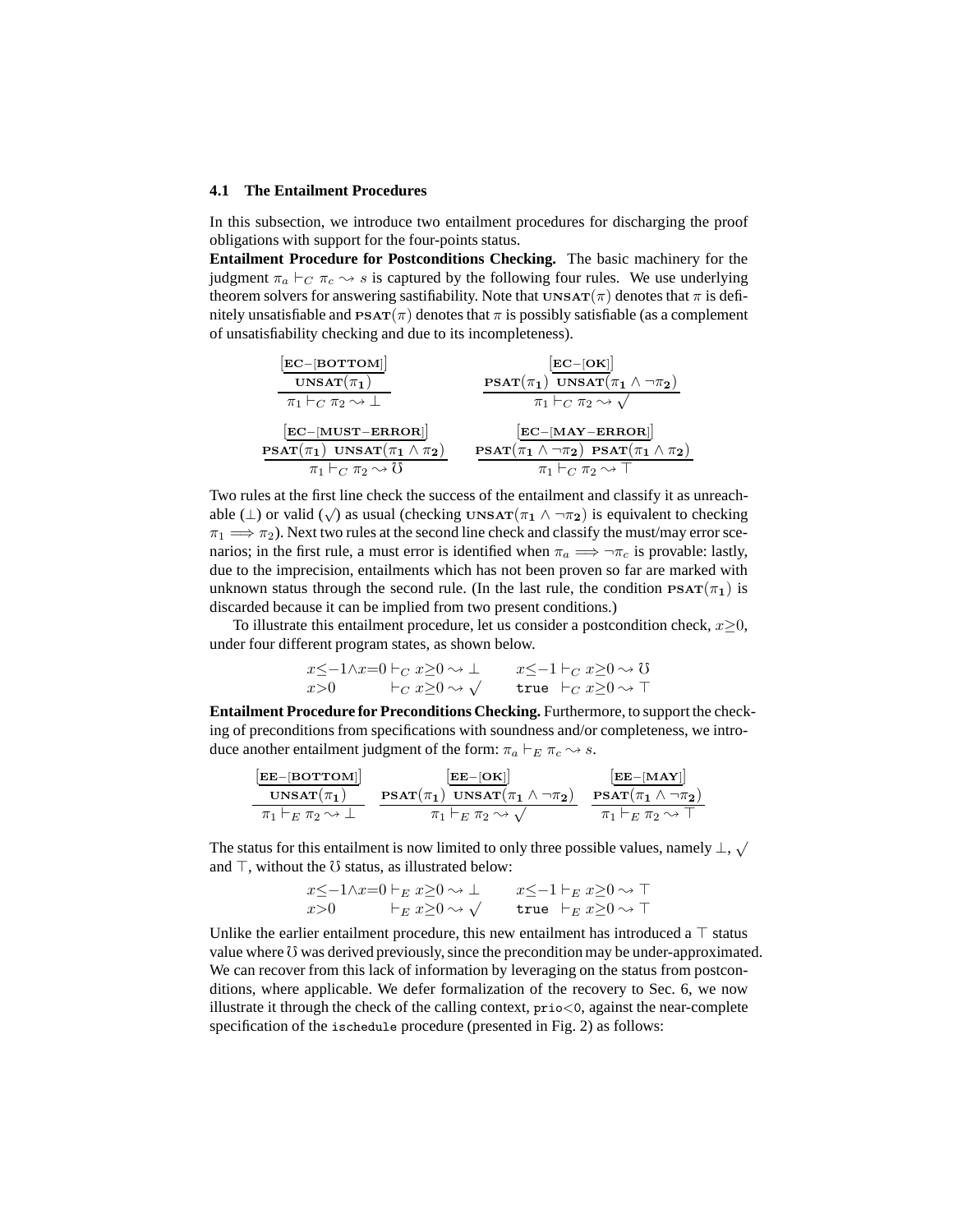$$
\begin{array}{l} \texttt{prio<0}\vdash\texttt{case}\{\texttt{prio>0}\rightarrow\texttt{ensures}\,(\texttt{res=0})\sqrt{;}\\ \texttt{prio<0}\rightarrow\texttt{ensures}\,(\texttt{true})\mho;\}\\\texttt{prio=0}\rightarrow\texttt{ensures}\,(\texttt{true})\top;\}\quad\quad\\\quad\rightsquigarrow(\bot\otimes\sqrt{})\sqcup(\sqrt\otimes\mho)\sqcup(\bot\otimes\top)\rightsquigarrow\bot\sqcup\mho\sqcup\bot\\ \quad\rightsquigarrow\mho\end{array}
$$

This compositional check is performed through two steps. Firstly, for each scenario (1) the calling context is combined with the condition of current scenario; (2) unsatisfiability check is performed by the  $\vdash_E$  procedure; and (3) the status from postcondition is combined (by  $\otimes$ ). Secondly, those scenarios are joined (by  $\sqcup$ ).

#### **4.2 Structural Rules**

We provide sound structural rules that would carry out the entailment proving process in smaller entailments. These rules support error localization, separation entailment procedure and modular verification.

| $\left[\texttt{SE}-[\sqcup \texttt{JOIN}]\right]$                   | $\left[\texttt{SE}-\left[\otimes\texttt{COMPOSE}\right]\right]$ | $\left[\texttt{SE}-\left[\oplus \texttt{SEARCH}\right]\right]$ |
|---------------------------------------------------------------------|-----------------------------------------------------------------|----------------------------------------------------------------|
| $\pi_1 \vdash \pi \leadsto \tau_1$                                  | $\pi \vdash \pi_1 \rightsquigarrow \tau_1$                      | $\pi \vdash \pi_1 \rightsquigarrow \tau_1$                     |
| $\pi_2 \vdash \pi \rightsquigarrow \tau_2$                          | $\pi \vdash \pi_2 \rightsquigarrow \tau_2$                      | $\pi \vdash \pi_2 \rightsquigarrow \tau_2$                     |
| $\pi_1 \vee \pi_2 \vdash \pi \rightsquigarrow \tau_1 \sqcup \tau_2$ | $\pi \vdash \pi_1 \wedge \pi_2 \leadsto \tau_1 \otimes \tau_2$  | $\pi \vdash \pi_1 \lor \pi_2 \leadsto \tau_1 \oplus \tau_2$    |

These rules use the algebraic operations presented in Sec. 2.1 to combine the results. Note that,  $\vdash$  is generic, and can be  $\vdash_C$  or  $\vdash_E$ . The first rule decomposes disjunction on the antecedent, while the second rule decomposes conjunction on the consequent. Both these rules can be implemented without any loss of information. The third rule performs a search over a disjunction in the consequent. This search returns a set of possible proofs for the entailment. According to the  $oplus$  operator, if at least one  $\sqrt{\ }$  status is found in this solution set, the entailment will succeed.

**Theorem 1 (Soundness of the Structural Rules).** *Given an entailment*  $\pi_1 \vdash \pi_2$ . (⊢ *is either*  $\vdash_C$  *or*  $\vdash_E$ *). If the application of the structural rules* [SE−[...]] *on the given antecedent*  $\pi_1$  *and consequent*  $\pi_2$  *returns the result*  $\tau$ *, then the application of the* [EC−[...]]  $(\mathbf{[EE} - [\ldots])$  rules on the given antecedent  $\pi_1$  and consequent  $\pi_2$  returns the same result *τ*, *namely*  $π₁ ⊢<sub>C</sub> π₂ → τ (π₁ ⊢<sub>E</sub> π₂ → τ, respectively).$ 

The proof is by an induction on the structural rules [SE−[...]] and a case analysis on the returned result  $\tau$ . We present full proof of the theorem in the Appendix A. (proof of  $\vdash_C$ ) and Appendix B (proof for  $\vdash_E$ ).

#### **4.3 Error Localization Extension to Calculus**

 $\tau[m] ::= \bot[\emptyset] | \mathfrak{V}[m] | \sqrt{m}] | \top[m]$  $m$  ::=  $bm \mid m_1 \sqcup m_2 \mid m_1 \otimes m_2 \mid m_1 \oplus m_2 \quad m \quad \diamond \quad \emptyset \quad \Rightarrow m$ bm  $:= \pi_1 \Longrightarrow \pi_2$  (valid)  $|\pi_1 \implies \overline{\pi_2}$  (must error)  $|\pi_1 \implies \pi_2$  (may error)  $\tau_1[m_1] \diamond \tau_2[m_2] \Rightarrow (\tau_1 \diamond \tau_2)[m_1 \diamond m_2]$  $\varnothing \quad \diamond \quad m \quad \Rightarrow m$  $\perp[m] \Rightarrow \perp[\emptyset]$ 

| Fig. 5. Program State: Status and Message |  |  |  |
|-------------------------------------------|--|--|--|
|                                           |  |  |  |

To provide support for error localization, we must extend the four-point lattice with messages that capture the reason for each success or failure (see the left of Fig. 5).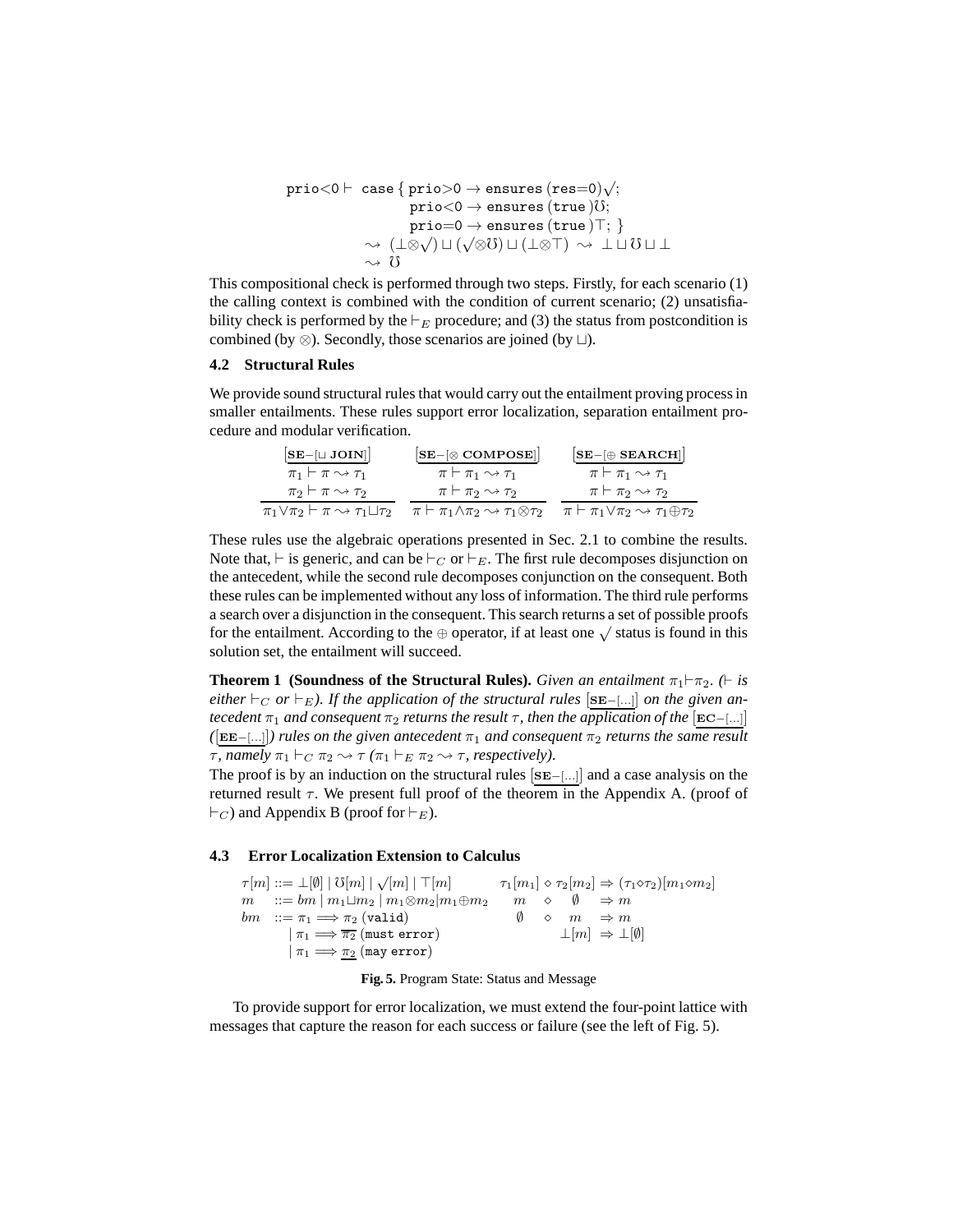Status  $\perp$  does not carry any message which is denoted by  $\emptyset$ . When faced with a message with error from  $m_1 \sqcup m_2$  and  $m_1 \otimes m_2$ , both of the two smaller messages (with possible errors), denoted by  $m_1$  and  $m_2$ , must be resolved, before the main message is said to be resolved. When faced with a message with error of the form  $m_1 \oplus m_2$ , only one of the messages with errors from either  $m_1$  or  $m_2$  needs to be resolved, before the main message  $m_1 \oplus m_2$  is resolved. We may now modify the three operators  $\sqcup$ , ⊗ and ⊕, to propagate messages capturing the localizations for successes and failures. Let us denote this using a generic name  $\diamond$  for three operators. We propagate every message, where possible, as shown at the right of Fig. 5. In case empty message  $\emptyset$  is generated, we remove it from the main message as shown in the second and third rules. In case the resulting status from  $\tau_1 \diamond \tau_2$  is  $\bot$ , we remove its messages, as shown in the last rule.

# **5 Error Calculus for Separation Logic**

In this section, we show how our calculus can be used to support the reasoning of pointer-based programs via the fragment of separation logic presented in Sec.3. As separation logic is a sub-structural logic, we have to account for heap memory as a resource. Thus, entailment in separation logic is typically supported with a frame inference capability [2, 18], similar to the following format:

$$
\varPhi_1 \vdash \varPhi_2 * \varPhi_3
$$

whereby antecedent  $\Phi_1$  entails  $\Phi_2$  with a residue frame captured by  $\Phi_3$ . Logically, the above entailment is equivalent to  $\Phi_1 \Longrightarrow \Phi_2 * \Phi_3$  where  $\Phi_3$  may contain existential variables that have been instantiated and pure formula that were already established in  $\Phi_1$ .

We enhance the entailment procedure for separation logic in two steps. First, we extend the entailment procedure above to support the error calculus by the following judgment:  $\Phi_1 \vdash \Phi_2 \leadsto (\Phi_3, \tau)$ 

$$
\varPhi_1 \vdash \varPhi_2 \leadsto (\varPhi_3, \tau)
$$

If the antecedent semantically entails the consequent, the entailment succeeds and we expect status  $\tau$  to be set to  $\sqrt{\cdot}$ . Otherwise, the entailment fails and we expect  $\tau$  to be set to either ℧ or ⊤. Second, this procedure is extended to support proof search with disjunctive formulas and lemma as elaborated in Sec. 5.1.

To illustrate the first step, let us examine four simple examples to better understand how status outcome is being determined by the entailment procedure of separation logic.

| Entailment 1                                                                                                                                                                    | Entailment 2                                                                |
|---------------------------------------------------------------------------------------------------------------------------------------------------------------------------------|-----------------------------------------------------------------------------|
| $x \mapsto \texttt{node}(\_,q) * q \mapsto \texttt{node}(\_,\texttt{null})$                                                                                                     | $x \mapsto \texttt{node}(\_,q) * q \mapsto \texttt{node}(\_,\texttt{null})$ |
| $\vdash_C x \mapsto \mathtt{node}(\_,p)$                                                                                                                                        | $\vdash_C x \mapsto \text{node}(\_,\text{null})$                            |
| $\rightsquigarrow$ $(q \mapsto \text{node}(\_, \text{null}) \land p = q \land x \neq \text{null}, \sqrt{)} \rightsquigarrow (q \mapsto \text{node}(\_, \text{null}), \text{0})$ |                                                                             |

The entailment 1 yields a residue  $q\mapsto$ node(,,null) and an instantiation  $p=q$  from (implicit) existential variable p. It also carries a pure formula  $x\neq \text{null}$  from the antecedent. The entailment 2 yields a must failure, denoted by  $\mathcal{O}$ . The consequent expects  $q=$ null, but the antecedent had  $q \mapsto \text{node}(\_,\text{null})$ . This contradiction has caused a U failure to be raised. The residue captures the state when failure was detected. Entailment 3

$$
x \mapsto \texttt{node}(\_,q) * q \mapsto \texttt{node}(\_,\texttt{null}) \vdash_C x \mapsto \texttt{node}(3,p) \\ \sim (q \mapsto \texttt{node}(\_,\texttt{null}) \land p = q \land x \neq \texttt{null}, \top)
$$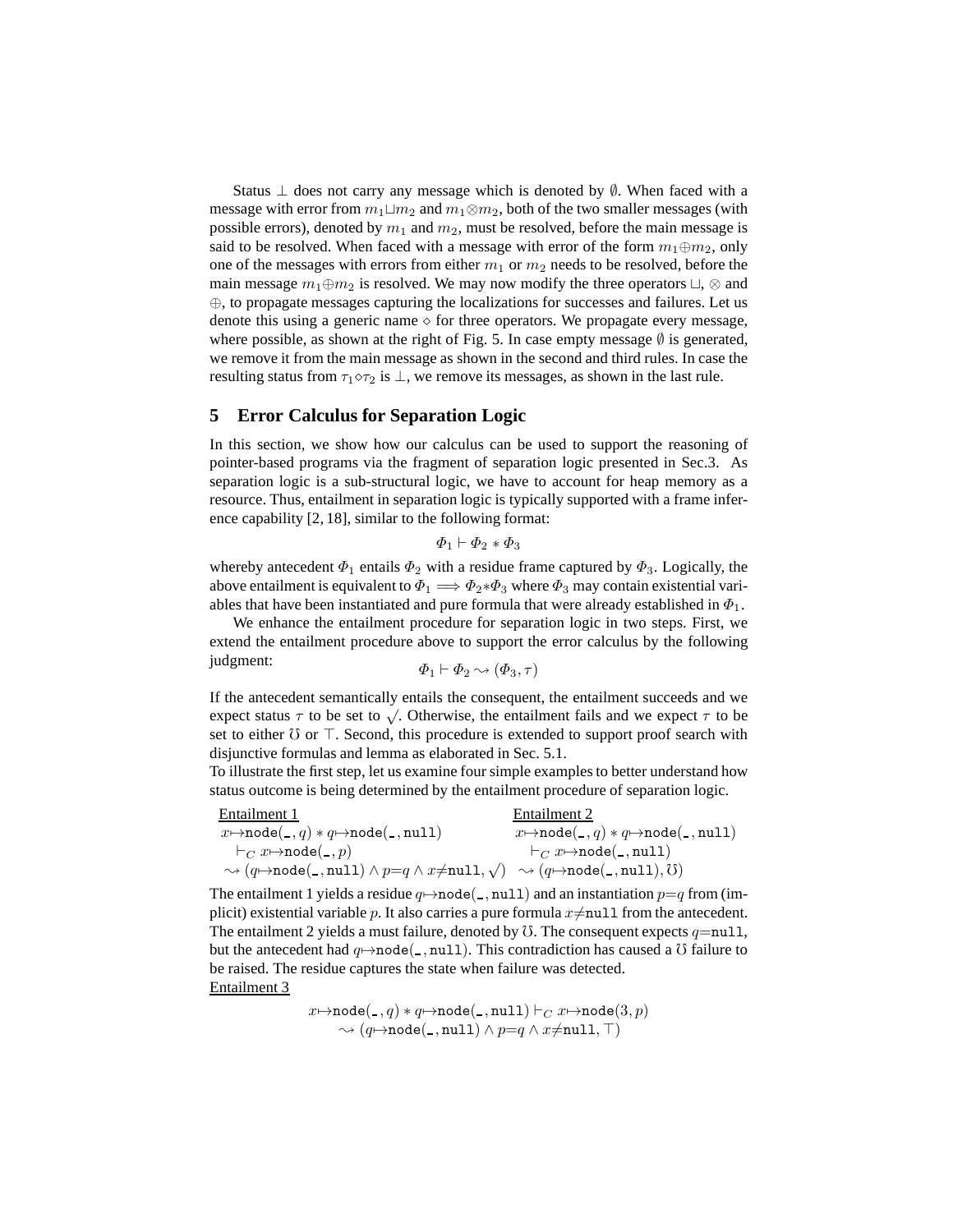The entailment 3 yields a may failure, denoted by  $\top$ . The consequent expects value 3 to be proven as the data field of  $x$ . However, the antecedent has no information on that field position. Hence, a  $⊤$  failure was raised.

# **5.1 Separation Entailment with Proof Search**

To support proof search the entailment procedure for separation logic shall now be presented as a judgment of the following (full) form:

$$
\varPhi_1 \vdash \varPhi_2 \leadsto (\varPsi, \tau)
$$

whereby  $\Psi$  captures a set of residual program states with status information. We use a set of program states  $(\Psi)$  since our entailment procedure may have to conduct a proof search with the help of lemmas. Furthermore, we must extend our entailment procedure in the following ways. First, rules are added to support proof search that adds to our set of outcomes with the help of lemmas. Proof search is performed in the order as follows:

- **–** Status values of the proof search with lemmas are combined by the union (⊕) operator (where  $\sqrt{$  or  $\top$  take priority over  $\sigma$ ). Hence, if a proof search attempt fails, we return a ⊤ (unknown) status, rather than a U status since the latter prevents a √ success from being reported, even if they can be confirmed in a different proof search.
- **–** If a complete set of lemmas have already been explored, then a must error status is returned.

Second, when our entailment procedure becomes stuck with a non-empty consequent, comprising some heap predicates, we shall firstly determine a pure approximation of the consequent for both heap and pure data through XPure procedure [2]. For examples:

 $XPure(x \mapsto node\langle \_ \, , \_ \rangle) \implies x \neq null$  $XPure(Iseg(root, n, p)) \implies root=p \wedge n = 0 \vee root \neq null \wedge n > 0$ 

where  $\implies$  denotes our over-approximation, and lseg is a predicate defined in Sec 3. We may then determine if there is any contradiction with the antecedent to decide whether must or may failure is going to be reported.

# **6 Modular Verification with Error Calculus**

Code verification is typically formalised using Hoare triples of the form  $\{pre\}c\{post\}$ , where *pre*, *post* are the initial and final states of program code *c*. To incorporate status into our program state, we shall use disjunctive program state of form  $\bigvee (\Phi, \tau)$ , giving us a new Hoare triple of the form  $\{\setminus (\Phi_1, \tau_1)\}$  c  $\{\setminus (\Phi_1, \tau_1)\}$ . To simplify our presentation, we shall use  $(\Phi, \tau)$  instead of the more general disjunctive program state  $\bigvee(\Phi, \tau)$ that was implemented. To provide sound and complete requirements, we shall also use structured specification from [9] of the form below:

 $Y ::= \text{requires } \Phi \mid \mathsf{case} \{\pi_1 \Rightarrow Y_1; \ldots; \pi_n \Rightarrow Y_n\} \mid \text{ ensures } (\Phi) \tau$ 

This extends the pre/post specifications to support case analysis and staged verification. The verification requirement for methods can be affected by progressively collecting the precondition in the structured specification, prior to the verification of its method body. As this process is straightforward, we omit the details here.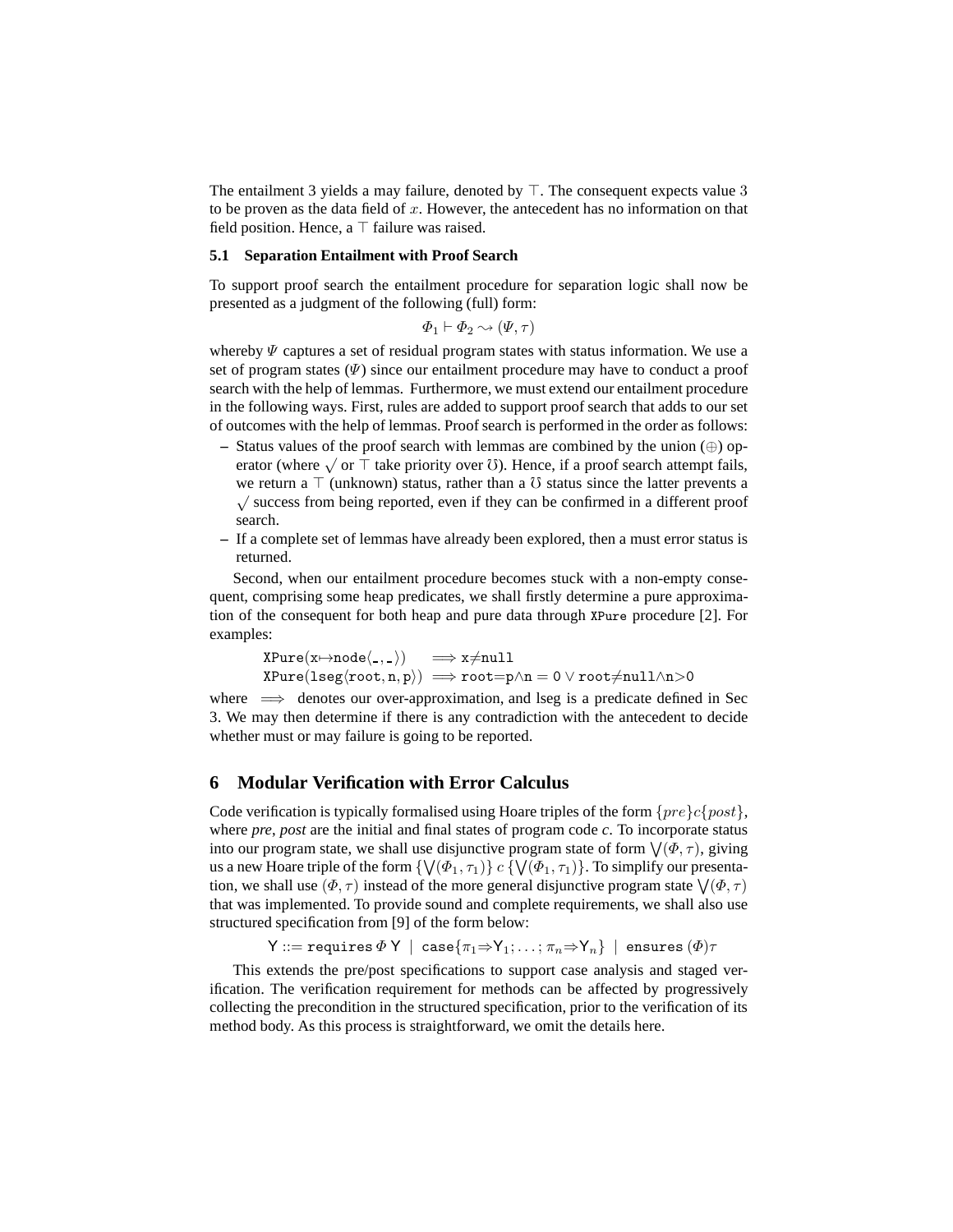The abstract semantics of each method call is captured by its specifications. We encode its verification with the rule  $[{\bf Fv} - [{\bf CALL}]$ . Note that  $({\bf t}\,{\bf v})^*$  and  $({\bf ref}\,{\bf t}\,{\bf u})^*$  denote *pass-by-value* and *pass-by-reference* parameters, respectively. Each method call  $mn(v^*, u^*)$  in our core language has only variables as arguments. To avoid the need for argument substitutions, we assume that each method declaration from Program has been suitably renamed so that actual arguments are identical to the formal arguments.

$$
\begin{array}{c} [\underline{F}{\bf V}-[{\bf C}{\bf A}{\bf L}{\bf L}]] \\ t_0 \;mn\;((t\;v)^*,(ref\;t\;u)^*)\; {\bf Y}\left\{c\right\} \in {\bf Program} \\ \varPhi_1 \vdash {\bf Y} \leadsto (\varPhi_2,\tau_2) \\ \varPhi_R = {\bf i}\; \tau_1 {=} \surd \; {\bf then} \;(\exists v'^*\cdot \varPhi_2) \;{\bf else} \; \varPhi_1 \\ \overline{\left\{(\varPhi_1,\tau_1)\right\}}\;mn\;((t\;v)^*,(ref\;t\;u)^*)\left\{(\varPhi_R,\tau_1\otimes\tau_2)\right\}} \end{array}
$$

The proof obligations are generated and verified at the second line, provided that the incoming status  $\tau_1$  is  $\sqrt{ }$ . Furthermore, output states from proving entailment are composed with status from pre-state at the third line. By default, if the caller context contains errors, such errors are simply propagated to the next instruction in a similar manner as exceptions. However, unlike exceptions, error states are never caught. To generate proof obligations for the extended specification, we propose to extend the entailment procedure to handle specification with separation formulas. The revised judgment has the form  $\Phi_1 \vdash Y \leadsto (\Phi_2, \tau_2)$ , where  $\Phi_1$  is the current state, Y is the specification and  $(\Phi_2, \tau_2)$  is the residual state and its status. Three syntax-directed rules are extended. They are used to prove each precondition and assume its respective postcondition for the callee, as shown below:

$$
\frac{\left[\text{FV} - \text{[C-REQUIRES]}\right]}{\Phi_1 \vdash_E \Phi \leadsto (\Phi_2, \tau_2) \qquad (\Phi_2) \vdash \text{Y} \leadsto (\Phi_3, \tau_3)}{\Phi_1 \vdash \text{requires } \Phi \text{Y} \leadsto (\Phi_3, \tau_2 \otimes \tau_3)}
$$
\n
$$
\frac{\left[\text{FV} - \text{[C-CASE]}\right]}{\Phi \land \pi_i \vdash \text{Y}_i \leadsto (\Phi_i, \tau_i) \ i = 1 \dots n} \qquad \frac{\left[\text{FV} - \text{[C-ENSURES]}\right]}{\Phi_1 \vdash_C \text{true } \leadsto (\Phi, \tau_1)}
$$
\n
$$
\Phi \vdash \text{case} \{\pi_i \Rightarrow \text{Y}_i\}^* \leadsto (\text{V} \Phi_i, \sqcup \tau_i) \qquad \overline{\Phi_1 \vdash \text{ensures } (\Phi_2) \tau_2 \leadsto (\Phi_1 * \Phi_2, \tau_1 \otimes \tau_2)}
$$

## **7 Implementation and Experiments**

We have implemented our error calculus inside a program verification system for separation logic, called HIPEE. We use HIPEE to verify C-based programs against usergiven specifications. The verification is performed compositionally for each method, and loops are transformed to recursive methods. HIPEE eventually translates separation logic proof obligations to pure formulae that can be discharged by different theorem provers. Our system uses Omega [20], MONA [15], Redlog [7] and Z3 [4] as underlying theorem provers for answering the satisfiability and simplification queries. When program code is not successfully verified against safety properties, HIPEE not only further classifies the failures into the must or may errors but also localizes program statements and specifications relevant to the errors.

#### **7.1 Calculus Performance for Heap-Based Programs**

To evaluate the overheads of error calculus, we executed our system HIPEE twice, once *with* error calculus and a second time *without*, on a suite of bug-free pointer-based programs. We stress that although the sizes of these programs are fairly small, they deal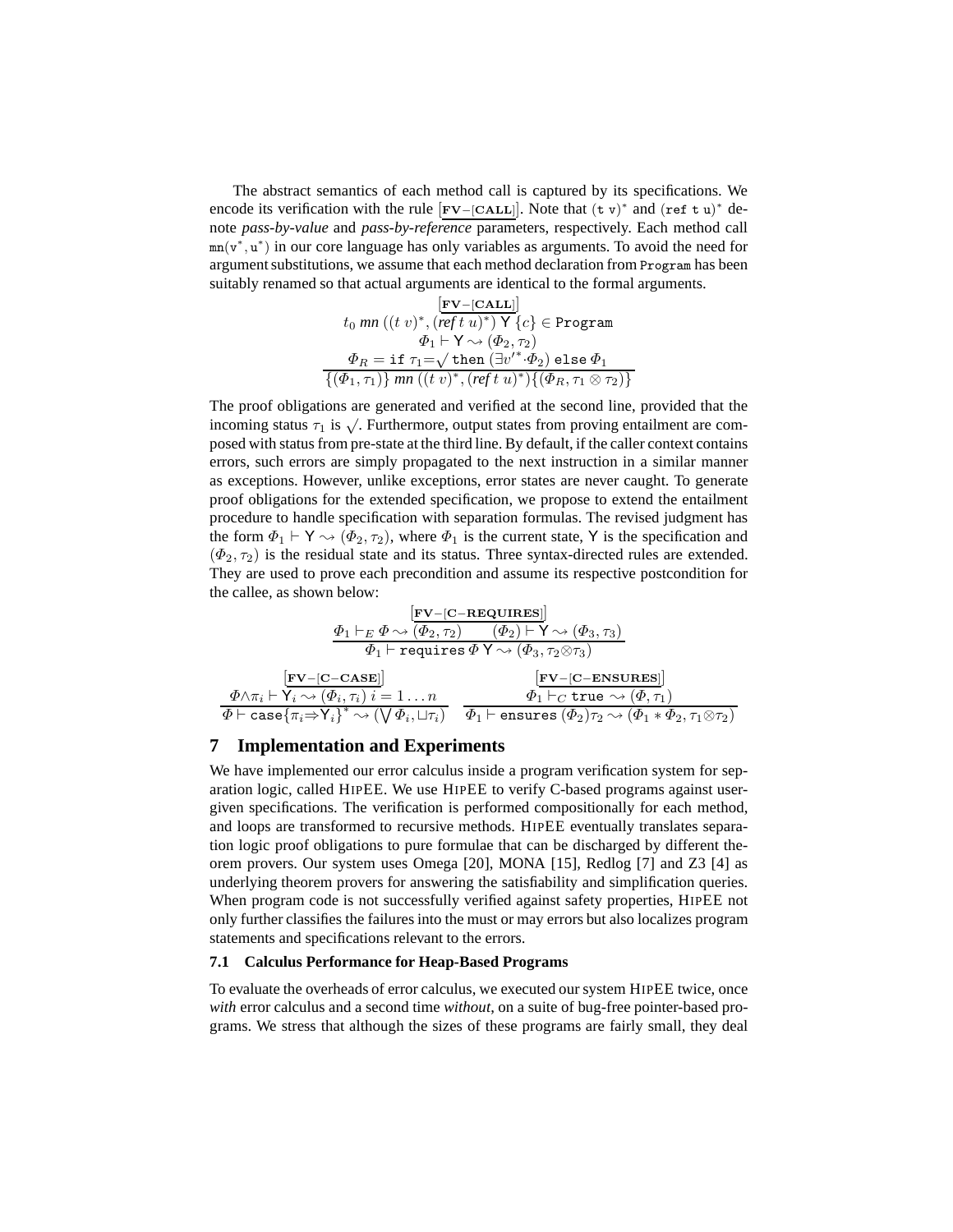| Programs (specified props)       | Size |            | Proc           |           | Time(sec.)    | Invo.(#)  |       |
|----------------------------------|------|------------|----------------|-----------|---------------|-----------|-------|
|                                  | LOC  | <b>LOS</b> | #              | <b>WO</b> | W             | <b>WO</b> | W     |
| Linked list (size, interval)     | 327  | 50         | 26             | 0.44      | 0.46          | 2738      | 3202  |
| Linked list (size, sets)         | 157  | 27         | 13             | 0.58      | $0.6^{\circ}$ | 1520      | 1724  |
| Sorted llist (size, sness, sets) | 98   | 11         | 6              | 0.46      | 0.49          | 955       | 1060  |
| Doubly llist (size, interval)    | 186  | 23         | 13             | 0.34      | 0.34          | 1864      | 2083  |
| Doubly llist (size, sets)        | 91   | 13         | 5              | 0.5       | $0.5^{\circ}$ | 1309      | 1429  |
| CompleteT (size, minheight)      | 106  | 12         | 5              | 0.87      | 0.94          | 2149      | 2533  |
| Heap trees (size, maxelem)       | 179  | 13         | 5              | 1.9       | 1.91          | 4540      | 4954  |
| AVL (height, size)               | 313  | 27         | 12             | 3.44      | 3.59          | 7863      | 8585  |
| AVL2 (height, size, bal)         | 152  | 37         | 7              | 2.83      | 3             | 6959      | 7876  |
| BST (size, height)               | 177  | 18         | 9              | 0.35      | 0.37          | 1883      | 2192  |
| BST (size, height, interval)     | 153  | 12         | 6              | 0.3       | 0.31          | 1581      | 1836  |
| RBT (size, blackheight)          | 508  | 48         | 19             | 3.32      | 3.38          | 13069     | 16687 |
| Bubble sort (size)               | 75   | 9          | $\overline{4}$ | 0.21      | 0.21          | 1092      | 1254  |
| Quick sort (size, sets)          | 82   | 10         | 4              | 0.27      | 0.28          | 778       | 832   |
| Merge sort (size, sets)          | 109  | 11         | 6              | 0.47      | 0.5           | 1035      | 1074  |
| Quick sort - queue (size)        | 127  | 4          | $\overline{c}$ | 4.25      | 5.27          | 13218     | 21139 |
| Total                            | 2840 | 325        | 142            | 20.53     | 22.15         | 62553     | 78460 |

**Table 1.** Verification Performance with (*w*) and without (*wo*) Error Calculus

with fairly complex heap-based data structures, such as linked lists, doubly-linked lists and AVL-trees. Therefore, these programs can be used to *fully* evaluate the performance of our calculus which has been embedded inside a separation logic prover. The results are summarized in Table 1. The first column contains the list of the verified programs and their proven properties while the second, third and fourth columns describe number of lines of code (LOC), number of lines of specification (LOS) and number of procedures in each program. On average, LOS is around 12% of LOC and specifications are complicated enough to demonstrate the performance of our calculus. The fifth and sixth columns show the total verification time (in seconds) for the system HIPEE without and with error calculus, respectively. The last two columns capture the number of satisfiability and simplification queries sent to the provers for each experiment.

In Table 1, the results show that the total overhead introduced by our error calculus is around 1.62 seconds (8%). This overhead is proportional to the number of extra satisfiability and simplification queries shown in the last two columns. These experimental results have shown that must/may error calculus with messages can be supported with modest overhead.

#### **7.2 Calculus Usability**

In order to show the usability of our error calculus on bugs finding and localizing, we evaluated our system on the Siemens test suite [12] of programs. The test suite contains programs with complex data structures (e.g. linked lists, queues), arrays and loops. Each program in the suite has one non-faulty version,  $v_0$ , and a number of seeded faulty versions (#Ver. column in Table 2) from  $v_1$  to  $v_n$ . Each of these faulty versions has one or more (seeded) faults. Total number of faults is captured in #Fault column. These faulty versions are suitable for checking the ability of tools in finding bugs and localizing errors (as used in [14]).We provide specifications for each program such that HIPEE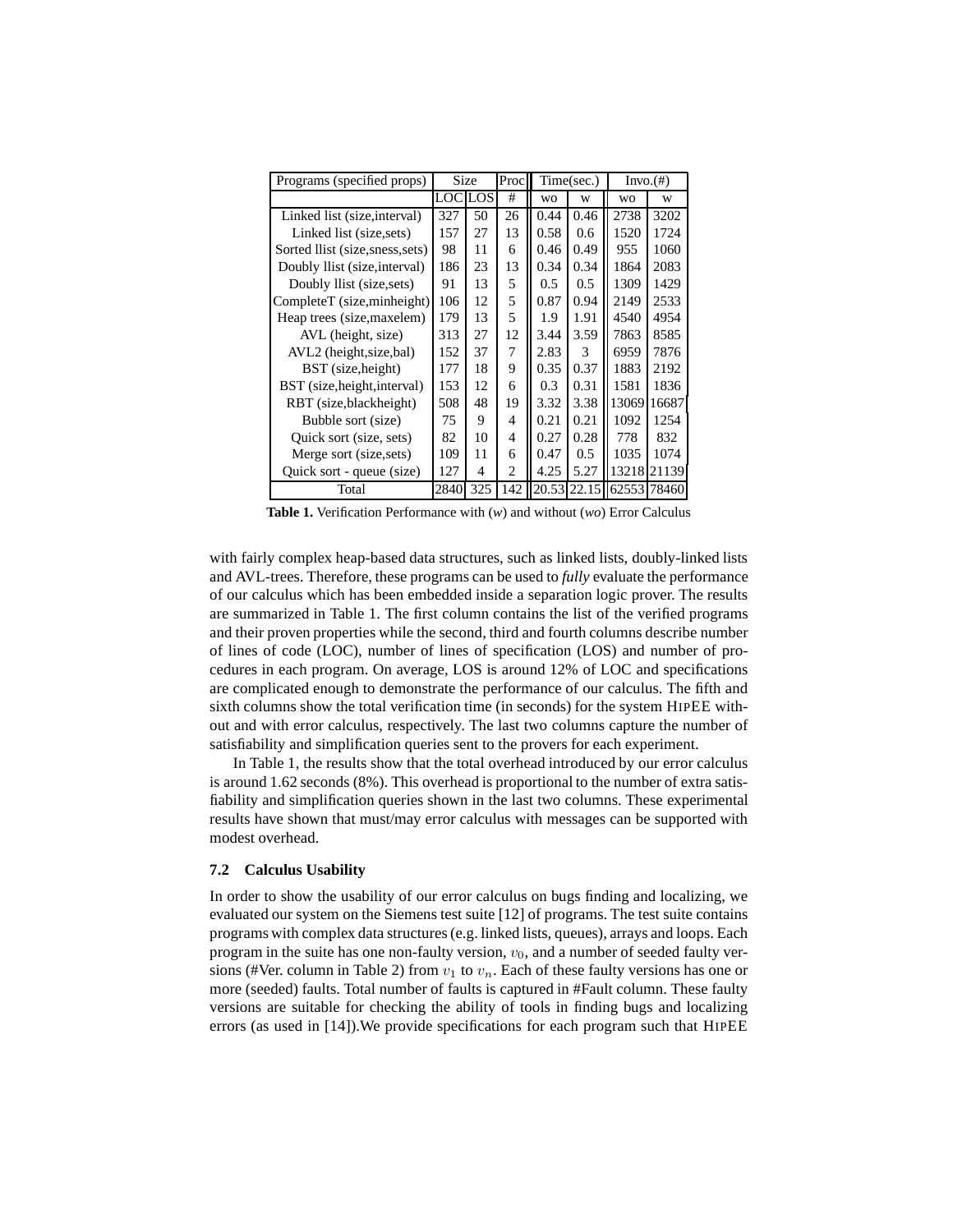| Programs               |     |     |     |    | LOC LOS #Proc. #Ver. #Fault $\delta$ |    | '*       |   | LOE      | time(s) |
|------------------------|-----|-----|-----|----|--------------------------------------|----|----------|---|----------|---------|
| tcas                   | 173 | 48  | 9   | 41 | 48                                   | 31 | 14       | 3 | 3.48     | 3.06    |
| schedule2              | 374 | 108 | 16  | 10 | 10                                   | 5  | $\Omega$ | 3 |          | 8.25    |
| schedule <sub>1a</sub> | 412 | 50  | 18  | 10 | 16                                   | 15 | 0        |   | 4.38     | 18.13   |
| schedule1b             | 413 | 50  | 18  | 9  |                                      |    | 0        |   | 4.25     | 32.29   |
| replace                | 564 | 73  | 21  | 24 | 24                                   | 18 | $\theta$ | 6 | 4.21     | 17.89   |
| print_tokens2          | 570 | 64  | 19  | 10 | 10                                   |    | 0        |   | 4.88     | 20.42   |
| print_tokens           | 726 | 87  | 18  | 7  | 9                                    | 8  | 0        |   | 3.67     | 6.73    |
| Total/(Average) 3232   |     | 480 | 119 |    | 125                                  | 91 |          |   | 16(3.98) | (15.25) |

**Table 2.** Bugs finding and localizing with small programs in the Siemens Test Suite

(1) successfully verifies safety (sound or complete requirements) in the non-faulty versions, and (2) captures potential must-bug errors that are complementary to the safety scenarios. We emphasize that these specifications were designed primarily to verify safety scenarios *without* considering the faulty versions of each program. Nevertheless, HIPEE is able to utilize the same specification to find and explain the presence of bugs in the faulty versions, as elaborated below.

Table 2 shows the result of running our system on six programs from the suite. The properties our tool proved include: (i) memory safety (all), (ii) size of data structures (schedule1a, schedule1b and schedule2 program), (iii) array-related properties (tcas, print token, print token2 and replace program), (iv) functional arithmetic constraints between input and output (all). We are interested in finding out all the errors in the programs and classifying them as must (U), disjunctive may  $(\top^*)$  or may  $(\top)$  errors. For instance, from 48 faults of program tcas, HIPEE was able to detect all the errors in the program, and classified 31 of them as must ( $\sigma$ ) errors, 14 as disjunctive may ( $\tau^*$ ) errors and 3 as may (⊤) errors. In summary, HIPEE detected 97% of real bugs including 73%, 11% and 13% of  $\mho$ ,  $\top^*$  and  $\top$  errors, respectively.

However, a few errors were not detected by our system, e.g.  $v_4$ ,  $v_9$  of schedule2 and  $v_1$ ,  $v_2$  of print\_tokens2 were verified successfully by HIPEE. Upon careful examination, we found that the substituted statement in  $v_9$  is semantically equivalent with the non-faulty one in  $v_0$ . Hence, we consider it as a bug in constructing the benchmark rather than a real program bug. For  $v_1$ ,  $v_2$  and  $v_4$ , there were omitted statements that are related to the I/O systems. For instance, the following statement is omitted in  $v_1$ :

 $if(ch == EOF)$  fprintf(stdout, "It can not get character");

This was not picked up by our system since the specification of I/O operations were not being modelled. It would be interesting to see I/O operations being modelled in future.

Our calculus further supports debugging in localizing the errors. The LOE column shows the average number of lines of program code and specification relevant to the errors for each program. We are able to provide concise (between 3-5 lines) error locations for all the bugs in the suite. Such short but accurate localizations make it easier for users to comprehend the discovered errors. The last column shows the average time which HIPEE took for verifying a faulty version of each program.

Purely from the system point of view and on the assumption that specifications have already been provided, HIPEE took on average 16 seconds for safety proving, bug finding and error localization on one faulty version of each program.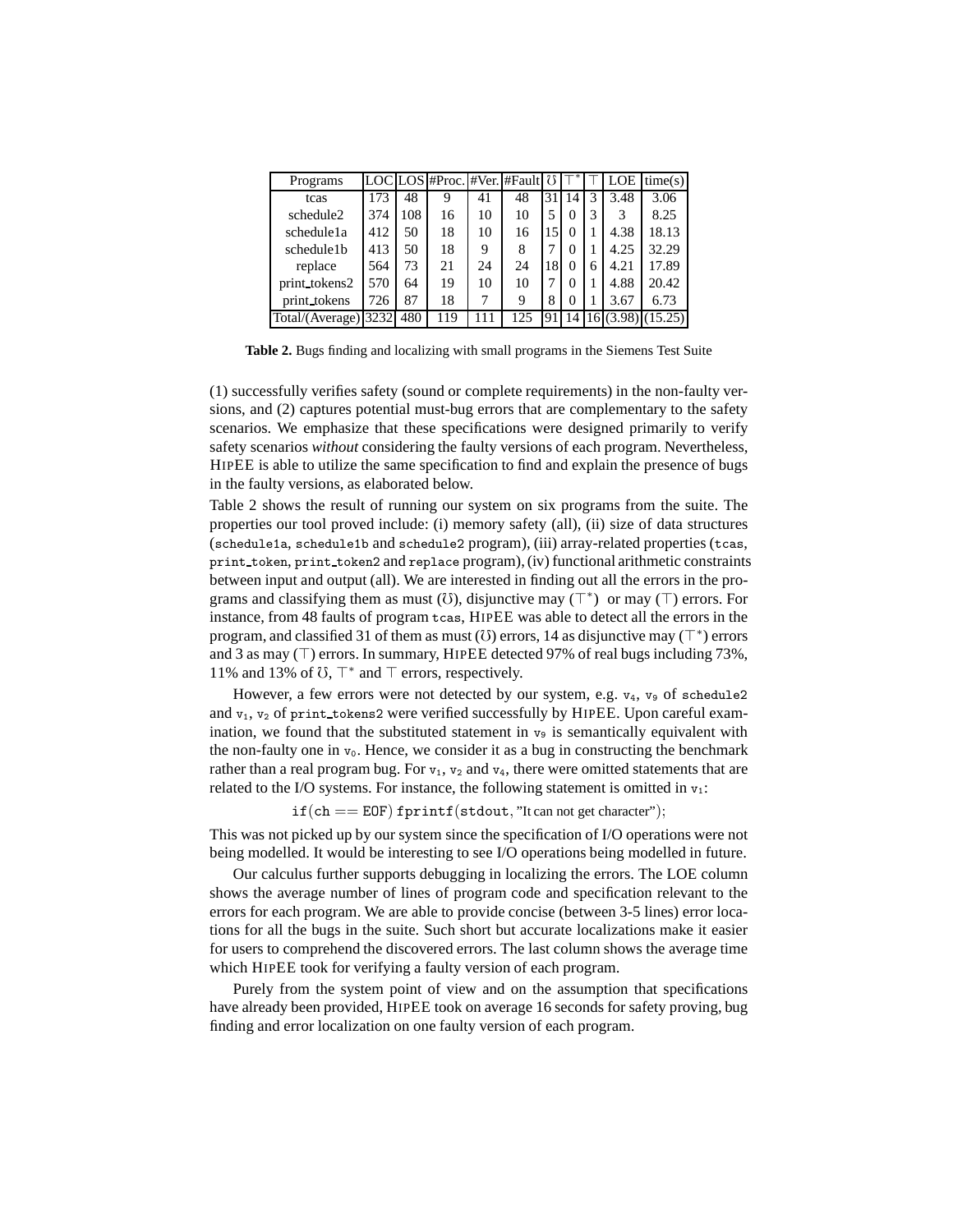# **8 Related Work and Conclusion**

The most relevant idea to our new specification mechanism is exception safety in Spec# language [16]. While Spec# uses *otherwise* keyword to explicate scenarios which definitely lead to exceptions, our proposal uses must error values  $\sigma$  to model erroneous scenarios. Hence, it is possible to integrate our mechanism into exception handling. Moreover, our specification mechanism with the error calculus has well supported our verifier not only in proving safety/functional correctness and validating input parameter (like Spec#) but also in finding and classifying bugs.

Static analysis based bug finding is not new and already exists [6, 8, 11, 13]. Recent work in first order relational logic [6, 13] also addresses the problem of finding bugs in programs with pointers and linked data structures. The method is based on under approximation for loops and heap, thus it only finds the must bugs  $(\delta)$  in the code. Similarly, Exorcise [11] is only capable of detecting must errors  $(\delta)$  based on evaluating *weakest liberal preconditions*. Since both consider only postcondition violation as a must error, they do not report on the more common bugs that are due to preconditions. Our calculus is more expressive (with uncovering not only must error but may error and with proving safety) through the help of new specification mechanism on sound and/or complete properties. Moreover, to handle pointer-based programs, while the underlying assumption in [13] is that most bugs can be found in the programs with small scope (loop unrolling) and small heap size, we have also shown how our error calculus can handle data structures with aliasing through a simple integration with separation logic.

As static analysis suffers from precision problem, there have been attempts to use dynamic or hybrid analysis for safety proving and bugs finding. An approach based on dynamic analysis to infer likely invariants from code is implemented in [3]. Invariants discovered can be used as method annotations or assumptions, which can aid static checkers in detecting bugs. This hybrid analysis uses a combination of under approximation and over approximation in different phases of analysis. Similarly, SMASH [10] integrates safety with bug finding via a synergy between static analysis and testing. In our approach we do not rely on dynamic analysis as our complete lattice can symbolically capture a richer set of possible program states. Our method integrates both bugfinding and safety proving within a single calculus, without prejudice to working with dynamic-based analyses for unknown scenarios. Other attempts are based on dual static analysis. An over-approximation for safety and another over-approximation for bugs finding was presented in [19] but it has only been applied to numerical imperative programs. Another related approach using over- and under-approximation was presented in [5]. In [5], the may and must queries correspond to safety and liveness properties. Their conditions are computed with respect to a finite abstraction for each particular property. In comparison, the conditions for our must/may error are captured in terms of symbolic (infinite) domain that relies *only* on over-approximation mechanisms.

**Conclusion** In this paper, we described a novel specification mechanism for both sound and complete requirements via the calculus for must/may errors. The calculus also enables bug finding (with safety checking) during modular verification. We can provide fairly precise and concise failure localization from our calculus. Using separation logic, we can support sound and complete safety verification, in the presence of data structures with sophisticated invariants, via user-defined predicates and lemmas. We have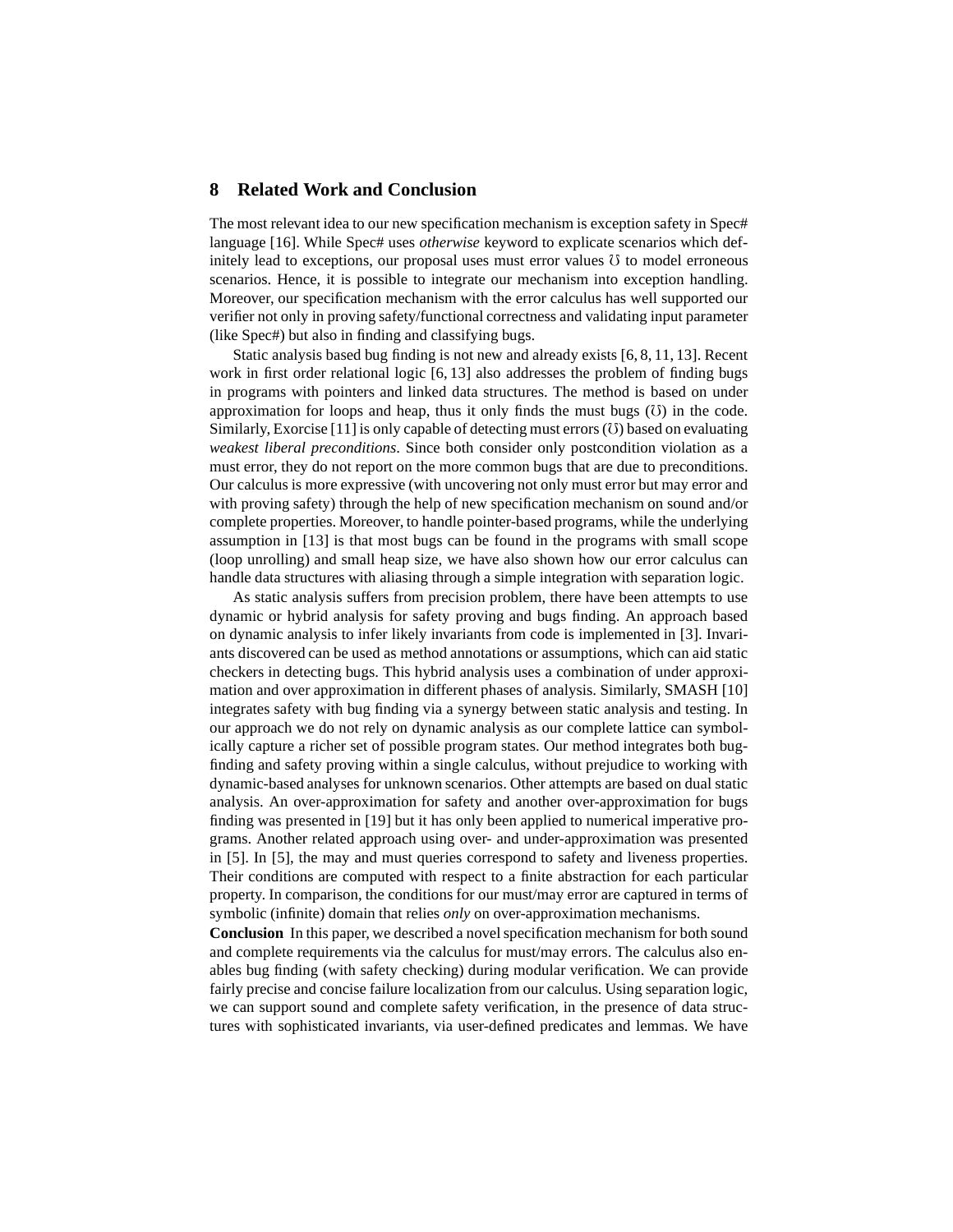extended an automated tool for verifying complex data structures to use our error calculus. Initial sets of experiments have shown that bug finding and safety checking via the modular vefification can be supported with modest overheads.

**Acknowledgement** This work is being supported by MoE research grant 2009-T2-1- 063. Florin Craciun is supported by the project POSDRU 89/1.5/S/60189 "Postdoctoral Programs for Sustainable Development in a Knowledge Based Society".

# **References**

- 1. VSTTE 2012 Software Verification Competition. https://sites.google.com/site/vstte2012/compet, 2012. [Online; accessed 27-July-2012].
- 2. W.N. Chin, C. David, H.H. Nguyen, and S. Qin. Automated verification of shape, size and bag properties via user-defined predicates in separation logic. *Sci. Comput. Program.*, 77(9):1006–1036, 2012.
- 3. Christoph Csallner, Yannis Smaragdakis, and Tao Xie. DSD-Crasher: A hybrid analysis tool for bug finding. *ACM Trans. Softw. Eng. Methodol.*, 17(2), 2008.
- 4. Leonardo Mendonça de Moura and Nikolaj Bjørner. Z3: An Efficient SMT Solver. In *TACAS*, 2008.
- 5. Isil Dillig, Thomas Dillig, and Alex Aiken. Reasoning about the unknown in static analysis. *Commun. ACM*, 53(8):115–123, 2010.
- 6. Julian Dolby, Mandana Vaziri, and Frank Tip. Finding bugs efficiently with a SAT solver. In *ESEC/SIGSOFT FSE*, pages 195–204, 2007.
- 7. A. Dolzmann and Thomas Sturm. Redlog: computer algebra meets computer logic. *SIGSAM Bull.*, 31:2–9, June 1997.
- 8. Cormac Flanagan, K. Rustan M. Leino, Mark Lillibridge, Greg Nelson, James B. Saxe, and Raymie Stata. Extended static checking for Java. In *PLDI*, pages 234–245, 2002.
- 9. Cristian Gherghina, Cristina David, Shengchao Qin, and Wei-Ngan Chin. Structured specifications for better verification of heap-manipulating programs. In *FM*, pages 386–401, 2011.
- 10. P. Godefroid, A. V. Nori, S. K. Rajamani, and S. D. Tetali. Compositional may-must program analysis: unleashing the power of alternation. In *POPL'10*, pages 43–56. ACM, 2010.
- 11. Jochen Hoenicke, K. Rustan Leino, Andreas Podelski, Martin Schäf, and Thomas Wies. It's doomed; we can prove it. FM '09, pages 338–353, 2009.
- 12. D. Hyunsook, E. Sebastian, and R. Gregg. Supporting controlled experimentation with testing techniques: An infrastructure and its potential impact. *Empirical Softw. Engg.*, 10:405– 435, Oct. 2005.
- 13. Daniel Jackson and Mandana Vaziri. Finding bugs with a constraint solver. ISSTA '00, pages 14–25, 2000.
- 14. Manu Jose and Rupak Majumdar. Cause clue clauses: error localization using maximum satisfiability. In *PLDI*, pages 437–446, New York, NY, USA, 2011. ACM.
- 15. N. Klarlund and A. Moller. MONA Version 1.4 User Manual. BRICS Notes Series, 2001.
- 16. K. Rustan M. Leino and Wolfram Schulte. Exception safety for c#. In *SEFM*, pages 218–227, 2004.
- 17. H. H. Nguyen and W.-N. Chin. Enhancing program verification with lemmas. In *CAV*, pages 355–369, 2008.
- 18. Peter O'Hearn. Tutorial on separation logic (invited tutorial). In *CAV*, 2008.
- 19. C. Popeea and W.N. Chin. Dual analysis for proving safety and finding bugs. In *SAC*, 2010.
- 20. W. Pugh. The Omega Test: A fast practical integer programming algorithm for dependence analysis. *Communications of the ACM*, 8:102–114, 1992.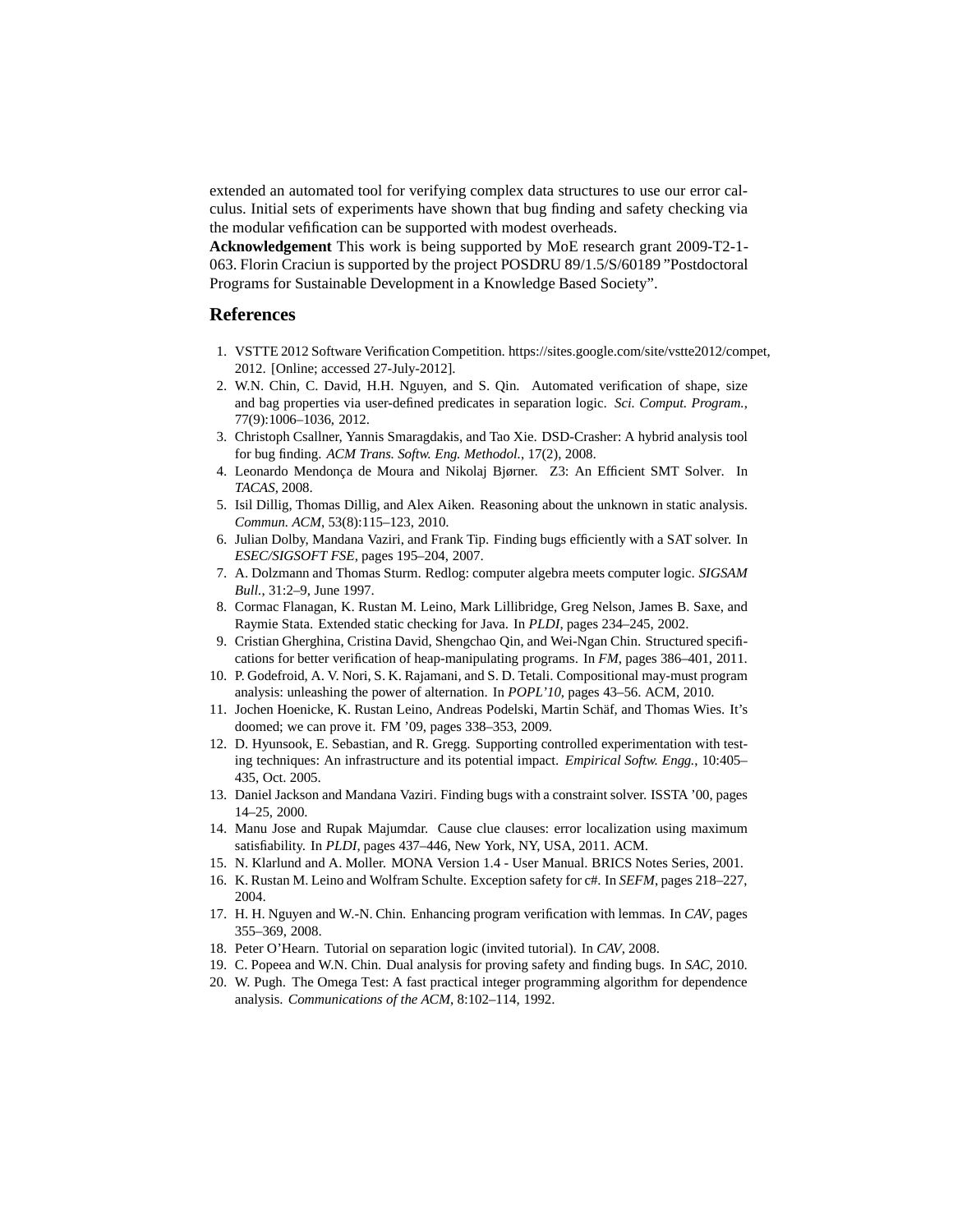# **A** Proof of the Soundness of the Structural Rules for  $\vdash_C$

We prove Theorem 1 inductively on the structural rules through ⊔ operator, ⊗ operator and ⊕ operator.

#### **A.1 JOIN (**⊔**) Operator**

| $\left \mathbf{EC-}\left[\sqcup\, \mathbf{JOIN}\right]\right $                  |
|---------------------------------------------------------------------------------|
| $\pi_1 \vdash_C \pi \rightsquigarrow \tau_1$                                    |
| $\pi_2 \vdash_C \pi \rightsquigarrow \tau_2$                                    |
| $\pi_1 \vee \pi_2 \vdash_C \pi \leadsto \tau$ and $\tau_1 \sqcup \tau_2 = \tau$ |

We prove Theorem 1 by the case analysis on the returned  $\tau$ .

**Case**  $\tau = \bot$ **.** Based on the lattice of program status,  $\tau_1 \sqcup \tau_2 = \bot$  if  $\tau_1 = \bot$  and  $\tau_2 = \bot$ . It means  $\tau_1 \sqcup \tau_2 = \bot$  if  $\pi_1 \vdash_C \pi \leadsto \bot$  and  $\pi_2 \vdash_C \pi \leadsto \bot$ .

Follow the entailment procedure ⊢<sub>C</sub>, we have  $\pi_i \vdash_C \pi \leadsto \bot$  infers that UNSAT( $\pi_i$ ) with *i* ∈ {1, 2}.

We have:

 $UNSAT(\pi_1) \wedge UNSAT(\pi_2)$  $\equiv \neg \pi_1 \wedge \neg \pi_2$  $\equiv \neg(\pi_1 \vee \pi_2)$  $\equiv$  UNSAT $(\pi_1 \vee \pi_2)$ 

Again, follow the entailment procedure  $\vdash_C$  we conclude:  $\pi_1 \lor \pi_2 \vdash_C \pi \leadsto \bot$ Therefore,  $\tau_1 \sqcup \tau_2 = \tau$ .

**Case**  $\tau = \sqrt{\sqrt{}}$ . Based on the lattice of program status,  $\tau_1 \sqcup \tau_2 = \sqrt{}}$  if

- 1.  $\tau_1 = \sqrt{\text{ and } \tau_2} = \sqrt{\text{. Or}}$
- 2. One of them is  $\perp$  and another is  $\sqrt{ }$ . We assume  $\tau_1 = \perp$  and  $\tau_2 = \sqrt{ }$

**Case**  $\tau_1 = \sqrt{$  and  $\tau_2 = \sqrt{ }$ 

 $\tau_1 = \sqrt{\sqrt{}}$ , it means  $\pi_1 \vdash_C \pi \leadsto \sqrt{\sqrt{}}$ . Follow the entailment procedure  $\vdash_C$ , we have:

PSAT(
$$
\pi_1
$$
) $\wedge$  (1.a.1)  
UNSAT( $\pi_1 \wedge \neg \pi$ ) (1.a.2)

Similarly, with  $\tau_2 = \sqrt{ }$ , we have:

 $\text{PSAT}(\pi_2) \wedge$  (1.a.3) UNSAT $(\pi_2 \wedge \neg \pi)$  (1.a.4)

From (1.a.1) and (1.a.3), we have:

$$
\begin{aligned} \text{PSAT}(\pi_1) \, \wedge \, \text{PSAT}(\pi_2) \\ \Rightarrow \, \text{PSAT}(\pi_1 \, \vee \, \pi_2) \end{aligned} \tag{1.1}
$$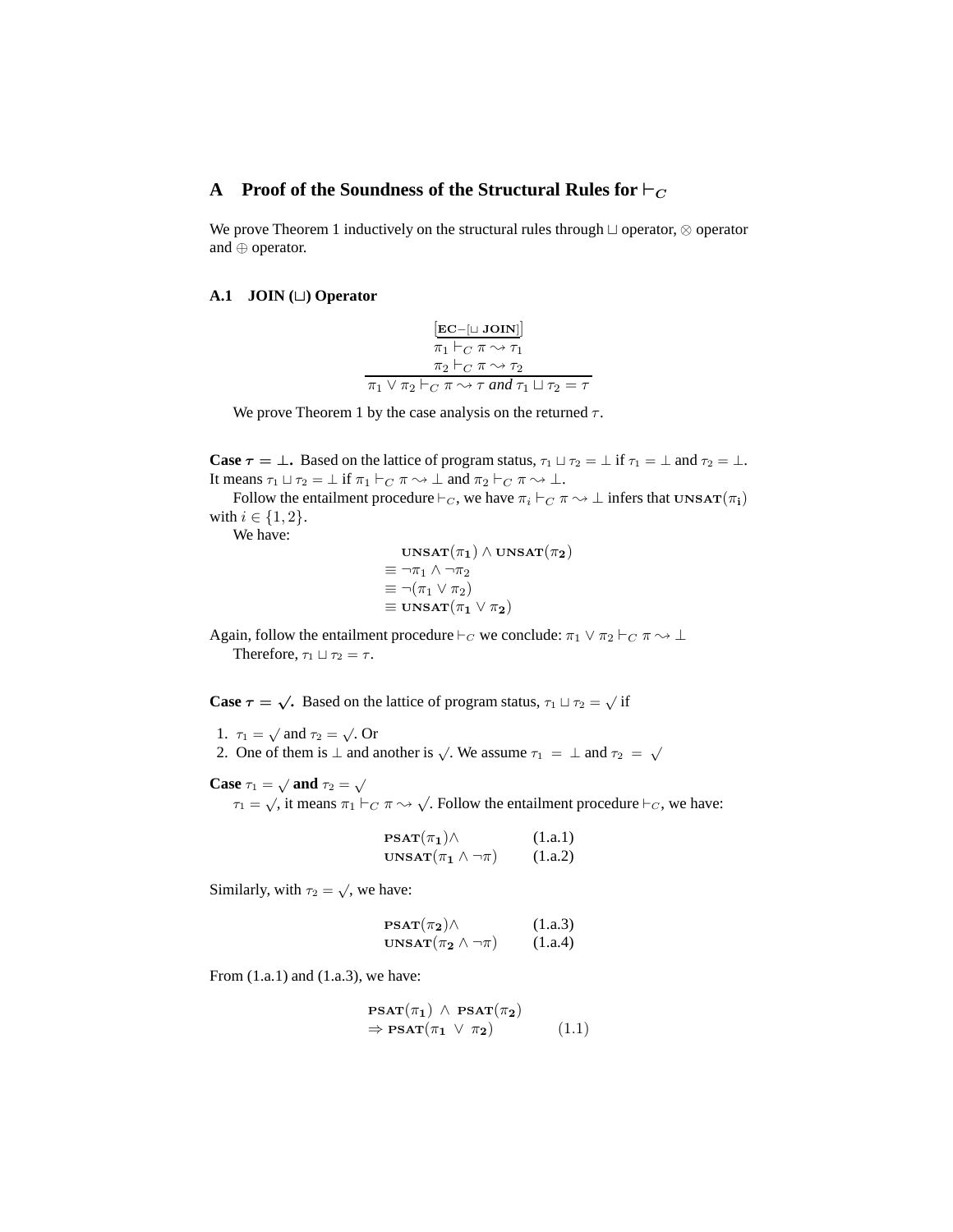From (1.a.2) and (1.a.4), we have:

$$
\neg (\pi_1 \land \neg \pi) \land \neg (\pi_2 \land \neg \pi)
$$
  
\n
$$
\equiv (\neg \pi_1 \lor \pi) \land (\neg \pi_2 \lor \pi)
$$
  
\n
$$
\equiv \equiv (\neg \pi_1 \land \neg \pi_2) \lor \pi
$$
  
\n
$$
\equiv \neg (\pi_1 \lor \pi_2) \lor \pi
$$
  
\n
$$
\equiv \neg (\pi_1 \lor \pi_2) \land \neg \pi)
$$
  
\n
$$
\equiv \text{UNSAT}(\pi_1 \lor \pi_2) \land \neg \pi)
$$
 (1.2)

From (1.1), (1.2), and follow the entailment procedure  $\vdash_C$  we conclude:  $\pi_1 \lor \pi_2 \vdash_C \pi \leadsto \sqrt{ }$ . So,  $\tau_1 \sqcup \tau_2 = \tau$ .

**Case**  $\tau_1 = \perp$  **and**  $\tau_2 = \sqrt{ }$ 

It means  $\pi_1 \vdash_C \pi \leadsto \bot$  and  $\pi_2 \vdash_C \pi \leadsto \sqrt{ }$ .

Follow the entailment procedure  $\vdash_C$ , we have:

| UNSAT $(\pi_1)$                 | (1.b.1) |
|---------------------------------|---------|
| $PSAT(\pi_2)\wedge$             | (1.b.2) |
| UNSAT $(\pi_2 \wedge \neg \pi)$ | (1.b.3) |

From (1.b.1) and (1.b.2), we have:

$$
\text{UNSAT}(\pi_1) \land \text{PSAT}(\pi_2) \n\Rightarrow \text{PSAT}(\pi_1 \lor \pi_2)
$$
\n(1.3)

From (1.b.2) and (1.b.3), we infer that  $PSAT(\pi)$  and combined with UNSAT $(\pi_1)$ , we have  $\pi_1 \implies \pi$ .

Moreover, with  $\pi_1 \implies \pi$  and  $\pi_2 \implies \pi$ , follow the same proof leading to (1.2) of **case**  $\tau_1 = \sqrt{\text{and } \tau_2} = \sqrt{\text{ we have}}$ :

$$
(\pi_1 \vee \pi_2) \implies \pi \qquad (1.4)
$$

From (1.3), (1.4), and follow the entailment procedure  $\vdash_C$  we conclude:  $\pi_1 \lor \pi_2 \vdash_C \pi \leadsto \sqrt{ }$ . Therefore,  $\tau_1 \sqcup \tau_2 = \tau$ .

**Case**  $\tau = \mathbb{U}$ . Based on the lattice of program status,  $\tau_1 \sqcup \tau_2 = \mathbb{U}$  if

1.  $\tau_1 = \sigma$  and  $\tau_2 = \sigma$ . Or

2. One of them is  $\perp$  and another is  $\sigma$ . We assume  $\tau_1 = \perp$  and  $\tau_2 = \sigma$ 

**Case**  $\tau_1 = \mathbb{U}$  and  $\tau_2 = \mathbb{U}$ 

 $\tau_1 = \mathcal{O}$ , it means  $\pi_1 \vdash_C \pi \leadsto \mathcal{O}$ . Follow the entailment procedure  $\vdash_C$ , we have:

```
\text{PSAT}(\pi_1) \wedge \quad (1.c.1)UNSAT(\pi_1 \wedge \pi) (1.c.2)
```
Similarly, with  $\tau_2 = \mathcal{O}$ , we have:

PSAT(
$$
\pi_2
$$
)  $\wedge$  (1.c.3)  
UNSAT( $\pi_2 \wedge \pi$ ) (1.c.4)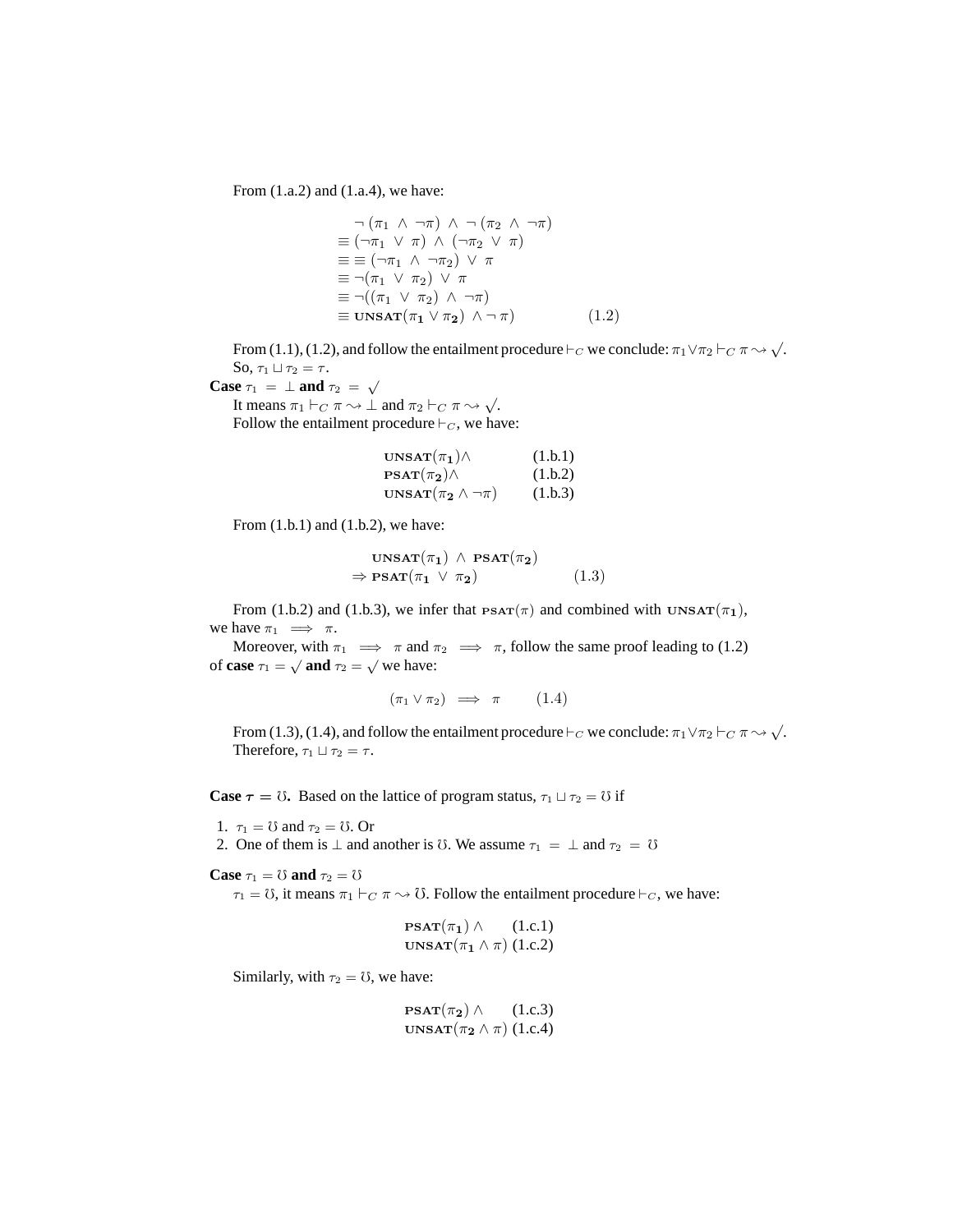From (1.c.1) and (1.c.3), we have:

$$
\mathbf{PSAT}(\pi_1) \wedge \mathbf{PSAT}(\pi_2)
$$
  
\n
$$
\Rightarrow \mathbf{PSAT}(\pi_1 \vee \pi_2) \qquad (1.5)
$$

From (1.c.2) and (1.c.4), we have:

$$
\begin{aligned}\n\text{UNSAT}(\pi_1 \wedge \pi) \wedge \text{UNSAT}(\pi_2 \wedge \pi) \\
&\equiv \neg(\pi_1 \wedge \pi) \wedge \neg(\pi_2 \wedge \pi) \\
&\equiv (\neg \pi_1 \vee \neg \pi) \wedge (\neg \pi_2 \vee \neg \pi) \\
&\equiv (\neg \pi_1 \wedge \neg \pi_2) \vee \neg \pi \\
&\equiv \neg(\pi_1 \vee \pi_2) \vee \neg \pi \\
&\equiv \neg((\pi_1 \vee \pi_2) \wedge \pi) \\
&\equiv \text{UNSAT}((\pi_1 \vee \pi_2) \wedge \pi)\n\end{aligned} \tag{1.6}
$$

From (1.5), (1.6), and follow the entailment procedure  $\vdash_C$  we conclude:  $\pi_1 \lor \pi_2 \vdash_C \pi \leadsto \mathfrak{V}$ . So,  $\tau_1 \sqcup \tau_2 = \tau$ .

Case 
$$
\tau_1 = \bot
$$
 and  $\tau_2 = \mho$ 

 $\tau_1 = \bot$ , it means  $\pi_1 \vdash_C \pi \leadsto \bot$ . Follow the entailment procedure  $\vdash_C$ , we have:

$$
\mathbf{UNSAT}(\pi_1) \quad (1.d.1)
$$

 $\tau_2 = \mathcal{O}$ , it means  $\pi_2 \vdash_C \pi \leadsto \mathcal{O}$ . Follow the entailment procedure  $\vdash_C$ , we have:

PSAT(
$$
\pi_2
$$
)  $\land$  (1.d.2)  
UNSAT( $\pi_2 \land \pi$ ) (1.d.3)

From (1.d.1) and (1.d.2) we infer that:

$$
\text{PSAT}(\pi_1 \vee \pi_2) \tag{1.7}
$$

From (1.d.1) we have:

$$
\begin{aligned}\n&\text{UNSAT}(\pi_1) \\
&\equiv \neg \pi_1 \\
&\Rightarrow \neg \pi_1 \lor \neg \pi\n\end{aligned} \qquad (1.d.4)
$$

From (1.d.3) we have:

$$
\begin{aligned}\n&\text{UNSAT}(\pi_2 \wedge \pi) \\
&\equiv \neg(\pi_2 \wedge \pi) \\
&\equiv \neg \pi_2 \vee \neg \pi\n\end{aligned} \tag{1.d.5}
$$

From  $(1.d.4)$  and  $(1.d.5)$  we have:

$$
(\neg \pi_1 \lor \neg \pi) \land (\neg \pi_2 \lor \neg \pi)
$$
  
\n
$$
\equiv (\neg \pi_1 \land \neg \pi_2) \lor \neg \pi
$$
  
\n
$$
\equiv \neg(\pi_1 \lor \pi_2) \lor \neg \pi
$$
  
\n
$$
\equiv \neg(\pi_1 \lor \pi_2) \land \pi
$$
  
\n
$$
\equiv \text{UNSAT}((\pi_1 \lor \pi_2) \land \pi)
$$
 (1.8)

From (1.7), (1.8), and follow the entailment procedure  $\vdash_C$  we conclude:  $\pi_1 \lor \pi_2 \vdash_C \pi \leadsto \mathfrak{V}$ . Therefore,  $\tau_1 \sqcup \tau_2 = \tau$ .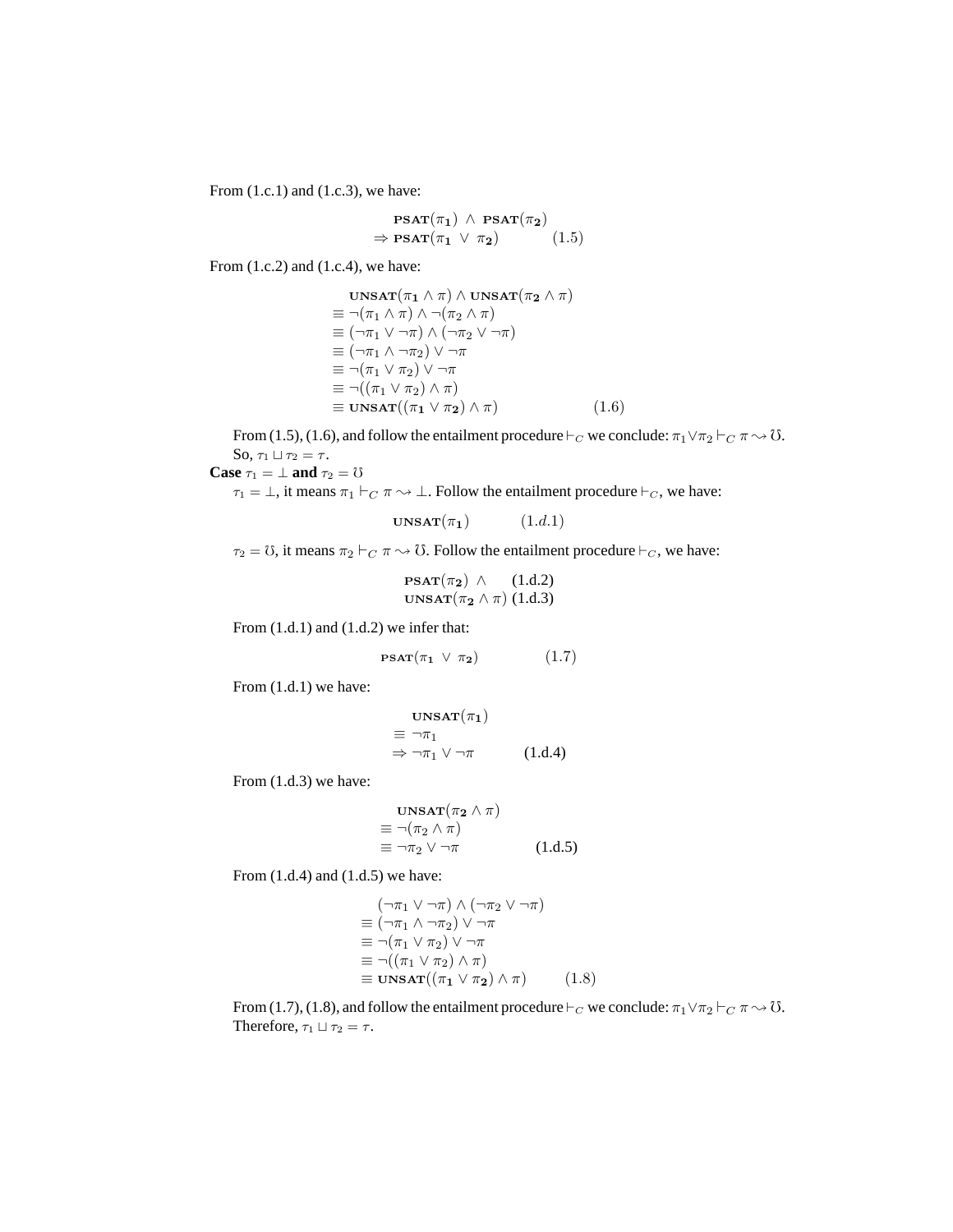**Case**  $\tau = \top$ **.** Based on the lattice of program status,  $\tau_1 \sqcup \tau_2 = \top$  if

1. Either  $\tau_1$  or  $\tau_2$  is ⊤. Assume  $\tau_1 = \top$ . Or

- 2.  $\tau_1 = \text{U}$  and  $\tau_2 = \sqrt{ }$ .
- **Case**  $\tau_1 = \top$

 $\tau_1 = \top$ , it means  $\pi_1 \vdash_C \pi \leadsto \top$ . Follow the entailment procedure  $\vdash_C$ , we have:

> **PSAT** $(\pi_1 \land \neg \pi) \land$  (1.e.1)<br>**PSAT** $(\pi_1 \land \pi)$  (1.e.2)  $\text{PSAT}(\pi_1 \wedge \pi)$

From (1.e.1) we have:

$$
\begin{aligned}\n &\text{PSAT}(\pi_1 \land \neg \pi) \\
 &\Rightarrow \text{PSAT}((\pi_1 \land \neg \pi) \lor (\pi_2 \land \neg \pi)) \\
 &\equiv \text{PSAT}((\pi_1 \lor \pi_2) \land \neg \pi)\n\end{aligned} \tag{1.9}
$$

From (1.e.2) we have:

$$
\begin{aligned}\n\text{PSAT}(\pi_1 \wedge \pi) \\
\Rightarrow \text{PSAT}((\pi_1 \wedge \pi) \vee (\pi_2 \wedge \pi)) \\
\equiv \text{PSAT}((\pi_1 \vee \pi_2) \wedge \pi)\n\end{aligned} (1.10)
$$

From (1.9), (1.10) and follow the entailment procedure  $\vdash_C$  we conclude:  $\pi_1 \vee$  $\pi_2 \vdash_C \pi \rightsquigarrow \top$ .

Therefore,  $\tau_1 \sqcup \tau_2 = \tau$ .

**Case**  $\tau_1 = \emptyset$  **and**  $\tau_2 = \sqrt{ }$ 

 $\tau_1 = \mathcal{O}$ , it means  $\pi_1 \vdash_C \pi \leadsto \mathcal{O}$ . Follow the entailment procedure  $\vdash_C$ , we have:

| $\textbf{PSAT}(\pi_1)$ $\wedge$ | (1.f.1) |
|---------------------------------|---------|
| UNSAT $(\pi_1 \wedge \pi)$      | (1.f.2) |

 $\tau_2 = \sqrt{\sqrt{}}$ , it means  $\pi_2 \vdash_C \pi \leadsto \sqrt{\sqrt{}}$ . Follow the entailment procedure  $\vdash_C$ , we have:

PSAT(
$$
\pi_2
$$
) $\wedge$  (1.f.3)  
UNSAT( $\pi_2 \wedge \neg \pi$ ) (1.f.4)

We prove  $PSAT(\pi_2 \wedge \pi)$  by contradiction. Assume that  $UNSAT(\pi_2 \wedge \pi)$ .

$$
\begin{aligned} \text{UNSAT}(\pi_2 \wedge \pi) \\ &\equiv \neg(\pi_2 \wedge \pi) \\ &\equiv \neg \pi_2 \vee \neg \pi \end{aligned}
$$

Combined with (1.f.4), we have:

$$
(\neg \pi_2 \lor \neg \pi) \land (\neg \pi_2 \lor \pi)
$$
  
\n
$$
\equiv \neg \pi_2 \land (\neg \pi \lor \pi)
$$
  
\n
$$
\equiv \neg \pi_2 \quad \text{contradict with (1.f.4)}
$$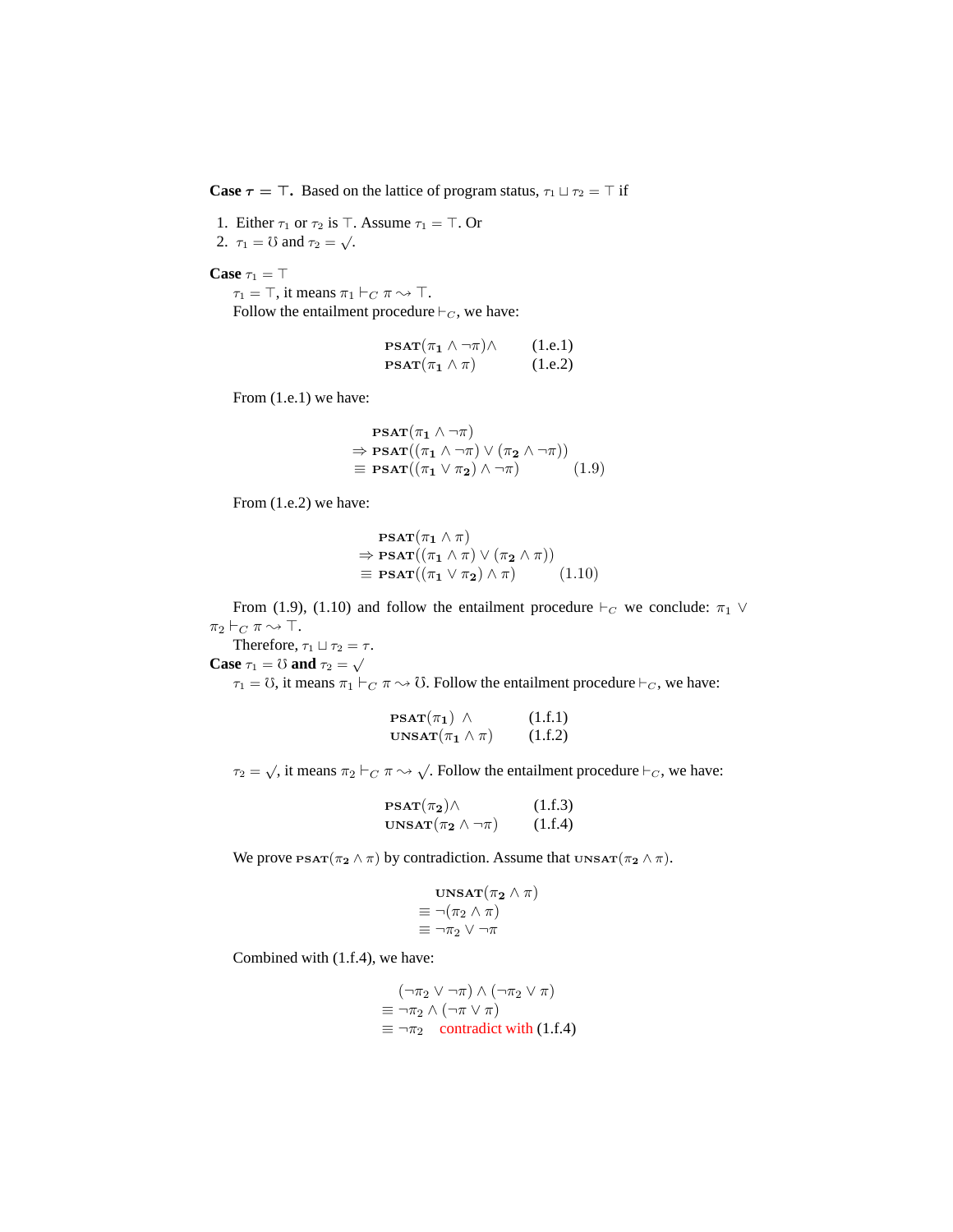Hence, we conclude  $PSAT(\pi_2 \wedge \pi)$ .

$$
\begin{aligned}\n\text{PSAT}(\pi_2 \wedge \pi) \\
\Rightarrow \text{PSAT}((\pi_1 \wedge \pi) \vee (\pi_2 \wedge \pi)) \\
\equiv \text{PSAT}((\pi_1 \vee \pi_2) \wedge \pi)\n\end{aligned} (1.11)
$$

Similarly, we can prove that

$$
\mathbf{PSAT}((\pi_1 \vee \pi_2) \wedge \neg \pi) (1.12)
$$

From (1.11), (1.12) and follow the entailment procedure  $\vdash_C$  we conclude:  $\pi_1 \lor \pi_2 \vdash_C \pi \leadsto \top$ . Therefore,  $\tau_1 \sqcup \tau_2 = \tau$ .

# **A.2 COMPOSE (**⊗**) Operator**

[EC−[<sup>⊗</sup> COMPOSE]]  $\pi\vdash_C \pi_1 \rightsquigarrow \tau_1$  $\pi\vdash_C \underline{\pi_2\leadsto\tau_2}$ 

 $\pi \vdash_C \pi_1 \land \pi_2 \leadsto \tau$  and  $\tau_1 \otimes \tau_2 = \tau$ 

We prove Theorem 1 by the case analysis on the returned  $\tau$ .

**Case**  $\tau = \bot$ **.** Based on ⊗ operator, the result of  $\tau_1 \otimes \tau_2$  is  $\bot$  if either  $\tau_1$  or  $\tau_2$  is  $\bot$ . Assume  $\tau_1 = \bot$ . It means  $\pi \vdash_C \pi_1 \leadsto \bot$ .

Follow the entailment procedure  $\vdash_C$ , we infer: UNSAT( $\pi_1$ ). Again, follow the entailment procedure  $\vdash_C$  we conclude  $\pi \vdash_C \pi_1 \land \pi_2 \leadsto \bot$ So,  $\tau_1 \otimes \tau_2 = \tau$ .

**Case**  $\tau = \sqrt{\,}$  Based on  $\otimes$  operator, the result of  $\tau_1 \otimes \tau_2$  is  $\sqrt{\,}$  if both  $\tau_1$  and  $\tau_2$  are  $\sqrt{\,}$ . It means  $\pi \vdash_C \pi_1 \leadsto \sqrt{a}$  and  $\pi \vdash_C \pi_2 \leadsto \sqrt{b}$ .

Follow the entailment procedure  $\vdash_C$ , we have:

| $\textbf{PSAT}(\pi) \wedge$            | (2.a.1) |
|----------------------------------------|---------|
| UNSAT $(\pi \wedge \neg \pi_1) \wedge$ | (2.a.2) |
| UNSAT $(\pi \wedge \neg \pi_2)$        | (2.a.3) |

From (2.a.2) and (2.a.3), we have:

$$
\begin{aligned}\n\text{UNSAT}(\pi \wedge \neg \pi_1) \wedge \text{UNSAT}(\pi \wedge \neg \pi_2) \\
\Rightarrow (\neg \pi \vee \pi_1) \wedge (\neg \pi \vee \pi_2) \\
\equiv \neg \pi \vee (\pi_1 \wedge \pi_2) \\
\equiv \text{UNSAT}(\pi \wedge \neg (\pi_1 \wedge \pi_2))\n\end{aligned} \tag{2.1}
$$

From (2.a.1), (2.1), and follow the entailment procedure  $\vdash_C$  we conclude:  $\pi \vdash_C \pi_1 \wedge$  $\pi_2 \rightsquigarrow \sqrt$ 

Therefore,  $\tau_1 \otimes \tau_2 = \tau$ .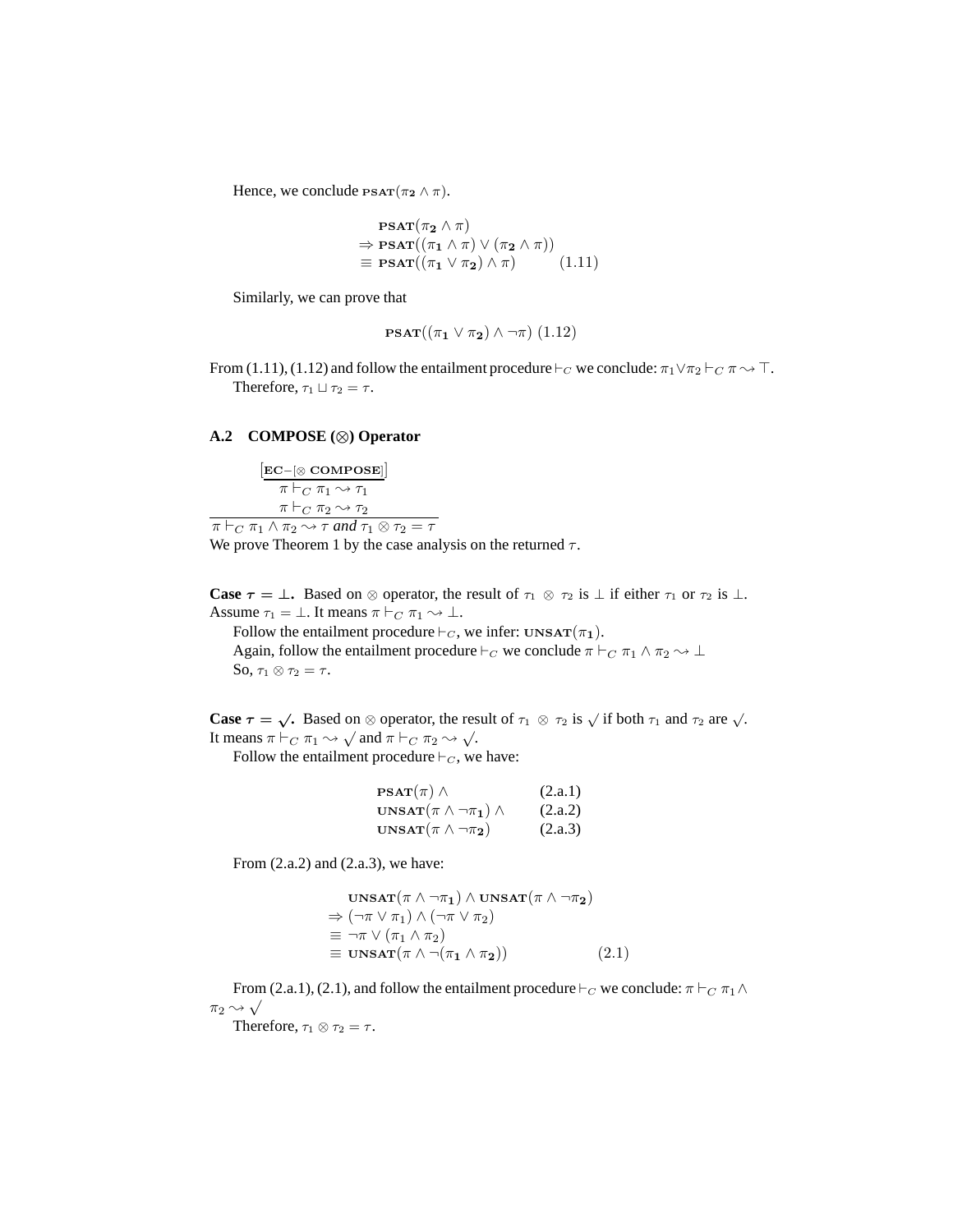**Case**  $\tau = \mathbb{U}$ . Based on  $\otimes$  operator, the result of  $\tau_1 \otimes \tau_2$  is  $\mathbb{U}$  if one of them  $(\tau_1, \tau_2)$  is  $\text{ }x_1$ , and another is not ⊥. Assumme  $τ_1 = \text{ }x_1$  and  $τ_2 \neq \bot$ .

 $\tau_1 = \text{U}$  means  $\pi \vdash_C \pi_1 \leadsto \text{U}$ . Follow the entailment procedure  $\vdash_C$ , we have:

| (2.b.1) |
|---------|
| (2.b.2) |
| (2.b.3) |
|         |

From (2.b.3), we have:

$$
\begin{aligned}\n\text{UNSAT}(\pi \wedge \pi_1) \\
\Rightarrow \text{UNSAT}(\pi \wedge \pi_1 \wedge \pi_2) \qquad (2.2)\n\end{aligned}
$$

From (2.b.1), (2.2) and follow the entailment procedure  $\vdash_C$  we conclude:  $\pi \vdash_C \pi_1 \wedge$  $\pi_2 \rightsquigarrow \mho$ 

Therefore,  $\tau_1 \otimes \tau_2 = \tau$ .

**Case**  $\tau = \top$ **.** Based on ⊗ operator,  $\tau_1 \otimes \tau_2 = \top$  if

1.  $\tau_1 = \top$  and  $\tau_2 = \top$ . Or

2. One of them  $(\tau_1, \tau_2)$  is  $\top$ , another is  $\sqrt{\ }$ . Assume  $\tau_1 = \top$  and  $\tau_2 = \sqrt{\ }$ .

**Case**  $\tau_1 = \top$  **and**  $\tau_2 = \top$ 

 $\tau_1=\top$  means  $\pi\vdash_C \pi_1\leadsto\top$ . Follow the entailment procedure  $\vdash_C$ , we have:

| $\textbf{PSAT}(\pi\wedge\neg\pi_\mathbf{1})\wedge$ | (2.c.1) |
|----------------------------------------------------|---------|
| $\textbf{PSAT}(\pi\wedge\pi_\mathbf{1})$           | (2.c.2) |

Similary, with  $\tau_2 = \top$ , we have:

| $\textbf{PSAT}(\pi\wedge\neg\pi_\mathbf{2})\wedge$ | (2.c.3) |
|----------------------------------------------------|---------|
| $\textbf{PSAT}(\pi\wedge\pi_{2})$                  | (2.c.4) |

From (2.c.1), (2.c.3), we have:

$$
\begin{aligned}\n\text{PSAT}(\pi \wedge \neg \pi_1) \wedge \text{PSAT}(\pi \wedge \neg \pi_2) \\
\Rightarrow \text{PSAT}((\pi \wedge \neg \pi_1) \vee (\pi \wedge \neg \pi_2)) \\
\equiv \text{PSAT}(\pi \wedge (\neg \pi_1 \vee \neg \pi_2)) \\
\equiv \text{PSAT}((\pi \wedge \neg (\pi_1 \wedge \pi_2))\n\end{aligned} \tag{2.3}
$$

We prove  $\text{PSAT}(\pi \wedge \pi_1 \wedge \pi_2)$  by contradiction. Assume  $\neg(\pi \wedge \pi_1 \wedge \pi_2)$ .

$$
\neg(\pi \wedge \pi_1 \wedge \pi_2)
$$
  
\n
$$
\equiv \neg((\pi \wedge \pi_1) \wedge (\pi \wedge \pi_2))
$$
  
\n
$$
\equiv \neg(\pi \wedge \pi_1) \vee \neg(\pi \wedge \pi_2) (2.c.5)
$$

(2.c.5) contradicts with both (2.c.2) and (2.c.4). Hence, we conclude:

$$
\mathbf{PSAT}(\pi \wedge \pi_1 \wedge \pi_2) \tag{2.4}
$$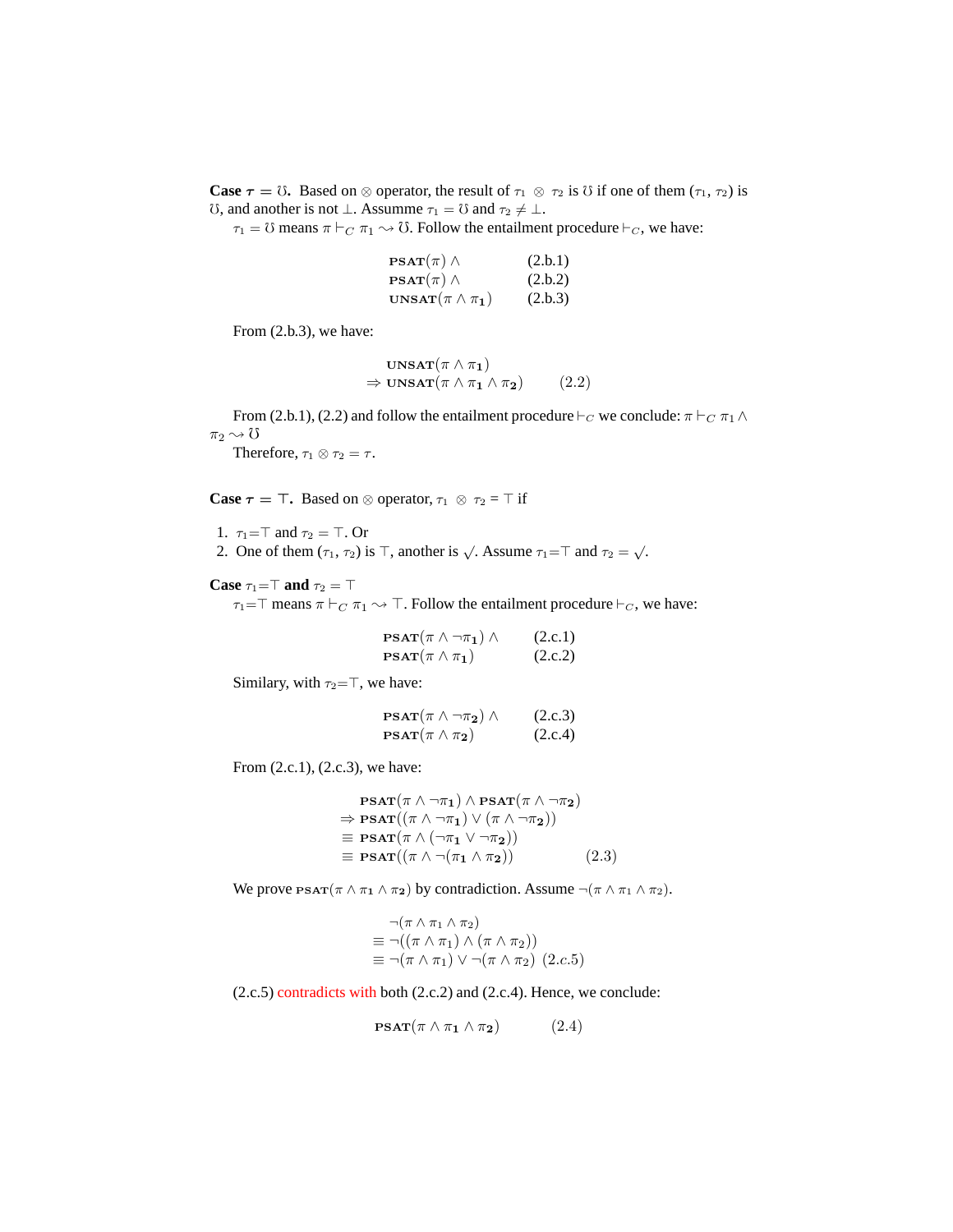From (2.3), (2.4), and follow the entailment procedure  $\vdash_C$  we conclude:  $\pi \vdash_C \pi_1 \wedge$  $\pi_2 \sim \top$ 

Therefore,  $\tau_1 \otimes \tau_2 = \tau$ .

**Case**  $\tau_1 = \top$  **and**  $\tau_2 = \sqrt{ }$ 

 $\tau_1=\top$  means  $\pi\vdash_C \pi_1\leadsto\top$ . Follow the entailment procedure  $\vdash_C$ , we have:

| $PSAT(\pi \wedge \neg \pi_1) \wedge$ | (2.d.1) |
|--------------------------------------|---------|
| $\textbf{PSAT}(\pi\wedge\pi_1)$      | (2.d.2) |

 $\tau_2 = \sqrt{\text{means } \pi} \vdash_C \pi_2 \leadsto \sqrt{\cdot}$ 

PSAT(
$$
\pi
$$
)  $\land$  (2.d.3)  
UNSAT( $\pi \land \neg \pi_2$ ) (2.d.4)

From (2.d.1), we have:

$$
PSAT(π ∧ ¬π1)
$$
  
\n⇒ 
$$
PSAT((π ∧ ¬π1) ∨ (π ∧ ¬π2))
$$
  
\n≡ 
$$
PSAT(π ∧ (¬π1 ∨ ¬π2))
$$
  
\n≡ 
$$
PSAT((π ∧ ¬(π1 ∧ π2))
$$
 (2.5)

We prove  $PSAT(\pi \wedge \pi_1 \wedge \pi_2)$  by contradiction. Assume  $\neg(\pi \wedge \pi_1 \wedge \pi_2)$ .

$$
\neg(\pi \wedge \pi_1 \wedge \pi_2)
$$
  

$$
\equiv \neg(\pi \wedge \pi_1) \vee \neg \pi_2)
$$

Combined with (2.d.4), we have:

$$
\neg(\pi \wedge \pi_1) \vee \neg \pi_2) \wedge (\neg \pi \vee \pi_2)
$$
  

$$
\Rightarrow \neg \pi
$$

This contradicts with (2.d.3).

Hence, we conlcude:

$$
\mathbf{PSAT}(\pi \wedge \pi_1 \wedge \pi_2) \qquad (2.6)
$$

From (2.5), (2.6), and follow the entailment procedure  $\vdash_C$  we conclude:  $\pi \vdash_C \pi_1 \wedge$  $\pi_2 \rightsquigarrow \top$ 

Therefore,  $\tau_1 \otimes \tau_2 = \tau$ .

### **A.3 UNION (**⊕**) Operator**

$$
\frac{\begin{bmatrix}\n\mathbf{EC} - [\oplus \text{ UNION}]\n\hline\n\pi \vdash_C \pi_1 \leadsto \tau_1\n\end{bmatrix}}{\pi \vdash_C \pi_2 \leadsto \tau_2}
$$
\n
$$
\pi \vdash_C \pi_1 \lor \pi_2 \leadsto \tau \text{ and } \tau_1 \oplus \tau_2 = \tau
$$

We prove Theorem 1 by the case analysis on the returned  $\tau$ .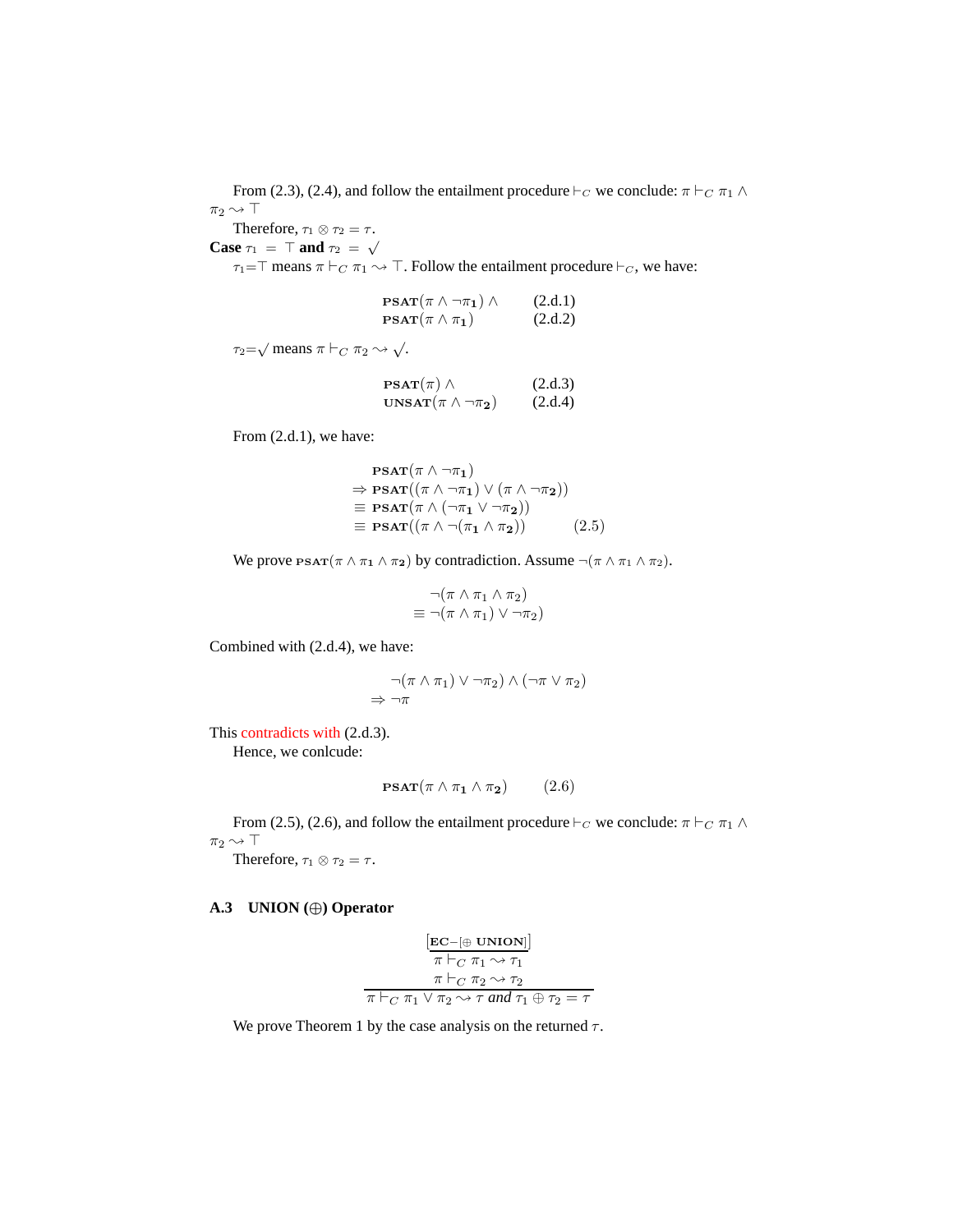**Case**  $\tau = \bot$ **.** Based on  $\oplus$  operator, the result of  $\tau_1 \oplus \tau_2$  is  $\bot$  if either  $\tau_1$  or  $\tau_2$  is  $\bot$ . Assume  $\tau_1 = \bot$ . It means  $\pi \vdash_C \pi_1 \leadsto \bot$ .

Follow the entailment procedure ⊢<sub>C</sub>, we infer: UNSAT( $\pi_1$ ).

Again, follow the entailment procedure ⊢<sub>C</sub> we conclude  $\pi \vdash_C \pi_1 \lor \pi_2 \leadsto \bot$ . Therefore,  $\tau_1 \oplus \tau_2 = \tau$ .

**Case**  $\tau = \sqrt{\,}$  Based on  $\oplus$  operator, the result of  $\tau_1 \oplus \tau_2$  is  $\sqrt{\,}$  if either ( $\tau_1$  or  $\tau_2$ ) is  $\sqrt{\,}$ . Assume  $\tau_1 = \sqrt{ }$ . It means  $\pi \vdash_C \pi_1 \rightsquigarrow \sqrt{ }$ .

Follow the entailment procedure  $\vdash_C$ , we have:

PSAT(
$$
\pi
$$
)  $\wedge$  (3.a.1)  
UNSAT( $\pi \wedge \neg \pi_1$ ) (3.a.2)

From (3.a.2), we have:

$$
\begin{aligned}\n\text{UNSAT}(\pi \wedge \neg \pi_1) \\
\Rightarrow (\neg \pi \vee \pi_1) \vee \pi_2 \\
\equiv \neg \pi \vee (\pi_1 \vee \pi_2) \\
\equiv \text{UNSAT}(\pi \wedge \neg (\pi_1 \vee \pi_2)) (3.1)\n\end{aligned}
$$

From (3.a.1), (3.1), and follow the entailment procedure  $\vdash_C$  we conclude  $\pi \vdash_C \pi_1 \vee$  $\pi_2 \rightsquigarrow \sqrt{ }$ .

Therefore,  $\tau_1 \oplus \tau_2 = \tau$ .

**Case**  $\tau = \mathbb{0}$ . Based on  $\oplus$  operator, the result of  $\tau_1 \oplus \tau_2$  is  $\mathbb{0}$  if both  $\tau_1$  and  $\tau_2$  are  $\mathbb{0}$ .  $\tau_1 = \mathfrak{O}$  means  $\pi \vdash_C \pi_1 \leadsto \mathfrak{O}$ .

Follow the entailment procedure  $\vdash_C$ , we have:

| $\textbf{PSAT}(\pi)\wedge$ | (3.b.1) |
|----------------------------|---------|
| UNSAT $(\pi \wedge \pi_1)$ | (3.b.2) |

Similarly, with  $\tau_1 = \sigma$  we have:

PSAT(
$$
\pi
$$
)  $\land$  (3.b.1')  
UNSAT( $\pi \land \pi_2$ ) (3.b.3)

From (3.b.2) and (3.b.3), we have:

$$
\begin{aligned}\n\text{UNSAT}(\pi \wedge \pi_1) \wedge \text{UNSAT}(\pi \wedge \pi_2) \\
\Rightarrow (\neg \pi \vee \neg \pi_1) \wedge (\neg \pi \vee \neg \pi_2) \\
\equiv \neg \pi \vee (\neg \pi_1 \wedge \neg \pi_2) \\
\equiv \neg \pi \vee \neg (\pi_1 \vee \pi_2) \\
\equiv \neg (\pi \wedge (\pi_1 \vee \pi_2)) \\
\equiv \text{UNSAT}(\pi \wedge (\pi_1 \vee \pi_2))\n\end{aligned} \tag{3.2}
$$

From (3.b.1), (3.2) and follow the entailment procedure  $\vdash_C$  we conclude  $\pi \vdash_C \pi_1 \vee$  $\pi_2 \rightsquigarrow U$ . Therefore,  $\tau_1 \oplus \tau_2 = \tau$ .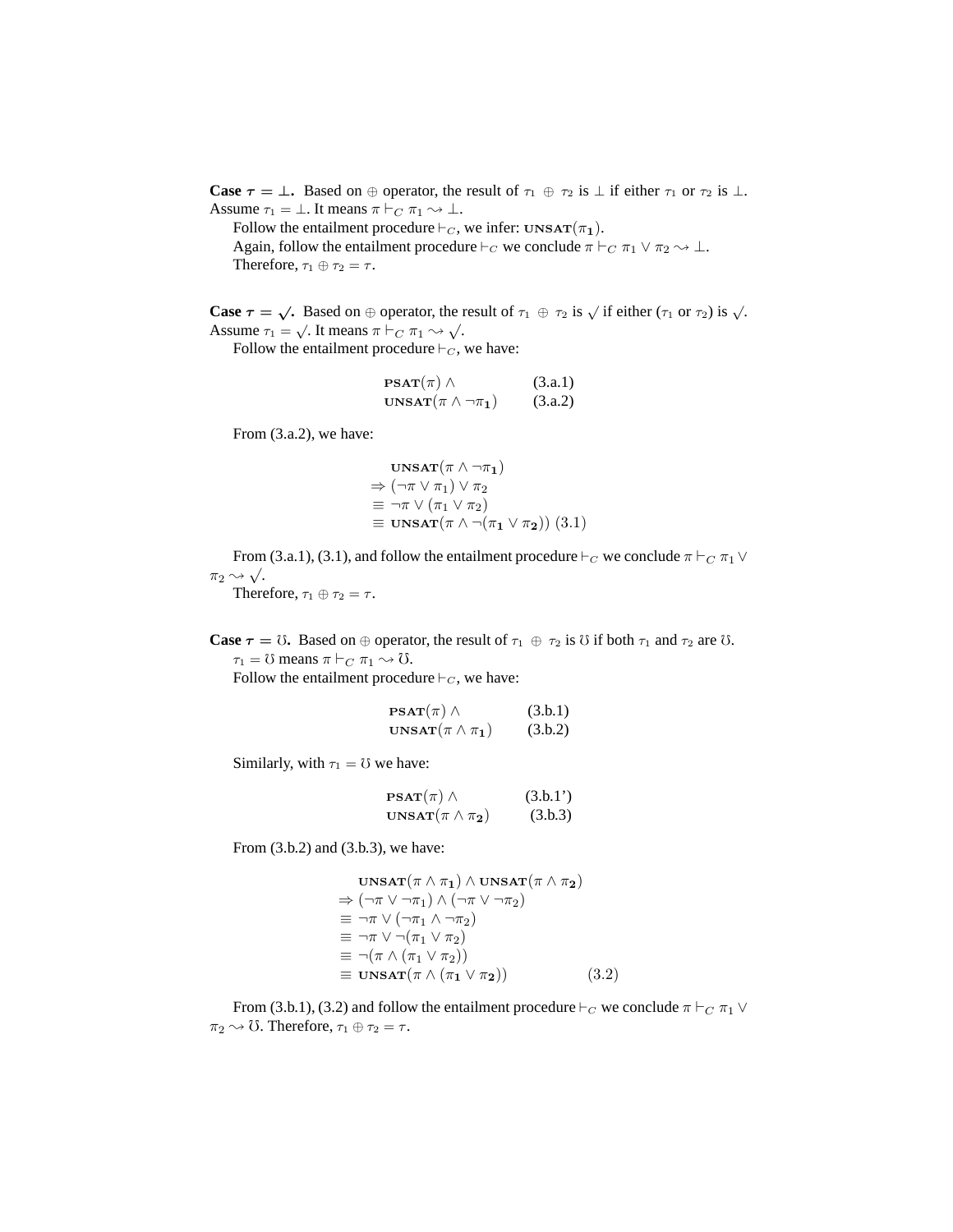**Case**  $\tau = \top$ **.** Based on  $\oplus$  operator, the result of  $\tau_1 \oplus \tau_2$  is U if one of them  $(\tau_1, \tau_2)$  is ⊤, and another is neither  $\perp$  nor  $\sqrt{\cdot}$ . We assume  $τ_1 = ⊤$  and  $τ_2$  is neither  $\perp$  nor  $\sqrt{\cdot}$ .

 $\tau_1 = \top$  means  $\pi \vdash_C \pi_1 \rightsquigarrow \top$ .

Follow the entailment procedure  $\vdash_C$ , we have:

| $PSAT(\pi \wedge \neg \pi_1) \wedge$ | (3.c.1) |
|--------------------------------------|---------|
| $\textbf{PSAT}(\pi\wedge\pi_1)$      | (3.c.2) |

 $\tau_2$  is neither  $\perp$  nor  $\sqrt{ }$ , then  $\pi \vdash_C \pi_1 \leadsto t$  and  $t \neq \perp \wedge t \neq \sqrt{ }$ . Follow the entailment procedure  $\vdash_C$ , we have:

PSAT(
$$
\pi
$$
)  $\land$  (3.c.1')  
PSAT( $\pi \land \neg \pi_2$ ) (3.c.3)

We prove  $\text{psar}(\pi \wedge \neg(\pi_1 \vee \pi_2))$  by contradiction. Assume  $\neg(\pi \wedge \neg(\pi_1 \vee \pi_2)).$ 

$$
\neg(\pi \wedge \neg(\pi_1 \vee \pi_2))
$$
  
\n
$$
\equiv \neg(\pi \wedge \neg \pi_1 \wedge \neg \pi_2)
$$
  
\n
$$
\equiv \neg((\pi \wedge \neg \pi_1) \wedge (\pi \wedge \neg \pi_2))
$$
  
\n
$$
\equiv \neg(\pi \wedge \neg \pi_1) \vee \neg(\pi \wedge \neg \pi_2) (3.c.4)
$$

(3.c.4) contradicts with both (3.c.2) and (3.c.3). Hence, we conclude:

$$
\pi \wedge \neg(\pi_1 \vee \pi_2) \qquad (3.3)
$$

From (3.c.2), we have:

$$
\begin{aligned} \n\text{PSAT}(\pi \wedge \pi_1) \\
\Rightarrow \text{PSAT}((\pi \wedge \pi_1) \vee (\pi \wedge \pi_2)) \\
\equiv \text{PSAT}((\pi \wedge (\pi_1 \vee \pi_2)) \qquad (3.4) \n\end{aligned}
$$

From (3.3), (3.4), and follow the entailment procedure  $\vdash_C$  we conclude  $\pi \vdash_C \pi_1 \vee$  $\pi_2 \rightsquigarrow \top$ . Therefore,  $\tau_1 \oplus \tau_2 = \tau$ .

# **B** Proof of the Soundness of the Structural Rules for  $\vdash_E$

We prove Theorem 1 inductively on the structural rules through ⊔ operator, ⊗ operator and ⊕ operator.

### **B.1 JOIN (**⊔**) Operator**

$$
\frac{\begin{bmatrix}\n\text{EE} - [\sqcup \text{ JOIN}]\n\end{bmatrix}}{\pi_1 \vdash_E \pi \leadsto \tau_1}
$$
\n
$$
\frac{\pi_2 \vdash_E \pi \leadsto \tau_2}{\pi_1 \lor \pi_2 \vdash_E \pi \leadsto \tau \text{ and } \tau_1 \sqcup \tau_2 = \tau}
$$

We prove Theorem 1 by the case analysis on the returned  $\tau$ .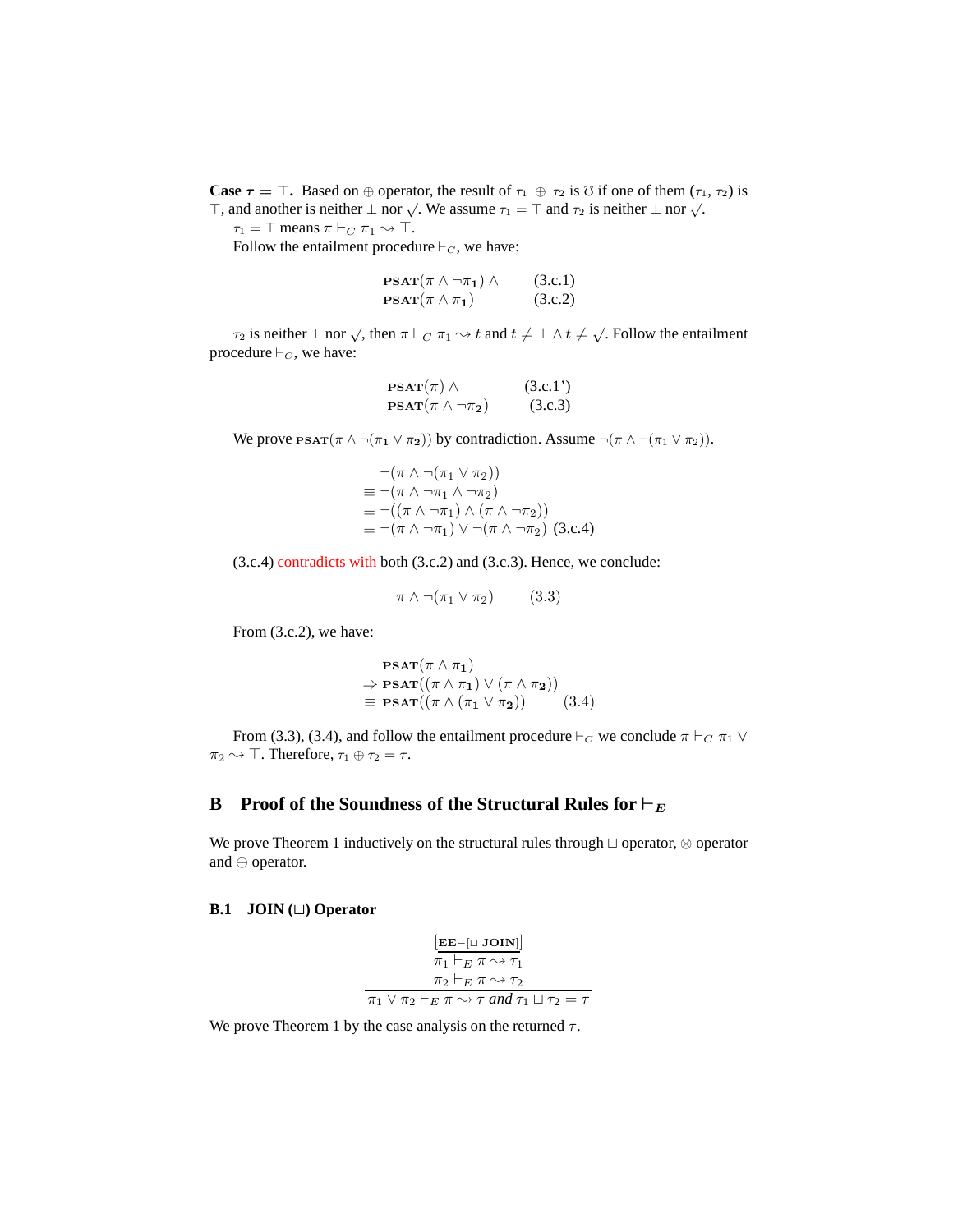**Case**  $\tau = \bot$ . The proof is similar to the proof of the soundness of the join  $\bot$  operator for  $\vdash_C$  (see A.1).

**Case**  $\tau = \sqrt{\sqrt{ } }$ . The proof is similar to the proof of the soundness of the join  $\Box$  operator for  $\vdash_C$  (see A.1).

**Case**  $\tau = \top$ **.** Based on the lattice of program status,  $\tau_1 \sqcup \tau_2 = \top$  if either  $\tau_1 = \top$  or  $\tau_2$  = ⊤. Assume  $\tau_1$  = ⊤.

 $\tau_1 = \top$  means  $\pi_1 \vdash_E \pi \leadsto \top$ . Follow the entailment procedure  $\vdash_E$ , we have:

$$
\mathbf{PSAT}(\pi_1 \wedge \neg \pi) \tag{4.a.1}
$$

From (4.a.1), we have:

$$
\Rightarrow \mathbf{PSAT}((\pi_1 \wedge \neg \pi) \vee (\pi_2 \wedge \neg \pi))
$$
  
\n
$$
\equiv \mathbf{PSAT}((\pi_1 \vee \pi_2) \wedge \neg \pi)
$$
 (4.1)

From (4.1) and follow the entailment procedure ⊢<sub>E</sub> we conclude:  $\pi_1 \vee \pi_2 \vdash_C \pi \rightsquigarrow \top$ . Therefore,  $\tau_1 \sqcup \tau_2 = \tau$ .

#### **B.2 COMPOSE (**⊗**) Operator**

$$
\frac{\left[\mathbf{EE} - [\otimes \mathbf{COMPOSE}]\right]}{\pi \vdash \pi_1 \leadsto \tau_1}
$$
\n
$$
\frac{\pi \vdash \pi_2 \leadsto \tau_2}{\pi \vdash_E \pi_1 \land \pi_2 \leadsto \tau \text{ and } \tau_1 \otimes \tau_2 = \tau}
$$

We prove Theorem 1 by the case analysis on the returned  $\tau(\perp, \sqrt{0}, \top)$ .

**Case**  $\tau = \bot$  The proof is similar to the proof of the soundness of the join ⊗ operator for  $\vdash_C$  (see A.2).

**Case**  $\tau = \sqrt{\ }$  The proof is similar to the proof of the soundness of the join ⊗ operator for  $\vdash_C$  (see A.2).

**Case**  $\tau = \top$  Based on ⊗ operator,  $\tau_1 \otimes \tau_2 = \top$  if either  $\tau_1 = \top$  or  $\tau_2 = \top$ . Assume  $\tau_1 = \top.$ 

 $\tau_1 = \top$  means  $\pi \vdash_E \pi_1 \leadsto \top$ . Follow the entailment procedure  $\vdash_C$ , we have:

$$
\mathbf{PSAT}(\pi \wedge \neg \pi_1) \qquad (5.a.1)
$$

From (5.a.1) we have:

$$
PSAT(π ∧ ¬π1)
$$
  
\n⇒ 
$$
PSAT((π ∧ ¬π1) ∨ (π ∧ ¬π2))
$$
  
\n
$$
\equiv PSAT(π ∧ (¬π1 ∨ ¬π2))
$$
  
\n
$$
\equiv PSAT(π ∧ ¬(π1 ∧ π2))
$$
 (5.1)

From (5.1), and follow the entailment procedure  $\vdash_E$  we conclude:  $\pi \vdash_E \pi_1 \wedge \pi_2 \leadsto \top$ Hence,  $\tau_1 \otimes \tau_2 = \tau$ .